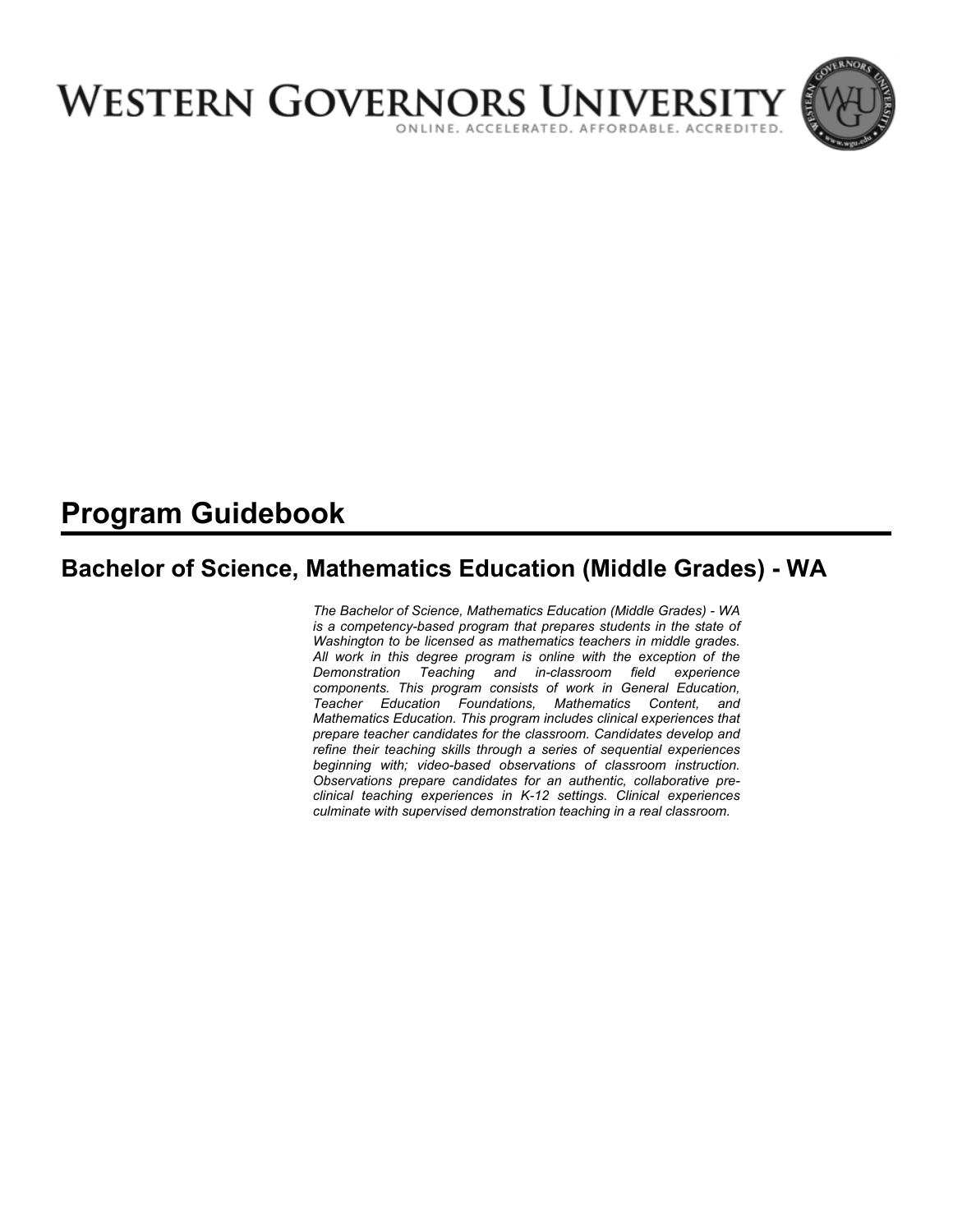# **Understanding the Competency-Based Approach**

Practically speaking, how do competency-based programs like those offered at Western Governors University (WGU) work? Unlike traditional universities, WGU does not award degrees based on completion of a certain number of credit hours or a certain set of required courses. Instead, you will earn your degree by demonstrating your skills, knowledge, and understanding of important concepts.

Progress through a degree program is governed not by the amount of time you spend in class but by your ability to demonstrate mastery of competencies as you complete required courses. Of course, you will need to engage in learning experiences as you review competencies or develop knowledge and skills in areas in which you may be weak. To help you acquire the knowledge and skills you need to complete your courses and program, WGU provides a rich array of learning resources. Your program mentor will work closely with you to help you understand the competencies required for your program and to help you create a schedule for completing your courses. You will also work closely with course instructors as you engage in each of your courses. As subject matter experts, course instructors will guide you through the content you must master to pass the course assessments.

The benefit of this competency-based system is that enables students who are knowledgeable about a particular subject to make accelerated progress toward completing a degree, even if they lack college experience. You may have gained skills and knowledge of a subject while on the job, accumulated wisdom through years of life experience, or already taken a course on a particular subject. WGU will award your degree based on the skills and knowledge that you possess and can demonstrate—not the number of credits hours on your transcript.

### **Accreditation**

Western Governors University is the only university in the history of American higher education to have earned accreditation from four regional accrediting commissions. WGU's accreditation was awarded by (1) the Northwest Commission on Colleges and Universities, (2) the Higher Learning Commission of the North Central Association of Colleges and Schools, (3) the Accrediting Commission for Community and Junior Colleges of the Western Association of Schools and Colleges, and (4) the Accrediting Commission for Senior Colleges and Universities of the Western Association of Schools and Colleges. The university's accreditation status is now managed by the Northwest Commission on Colleges and Universities (NWCCU), which reaffirmed WGU's accreditation in February 2020. The WGU Teachers College is accredited at the initial-licensure level by the Council for the Accreditation of Educator Preparation (CAEP) and by the Association of Advancing Quality in Educator Preparation (AAQEP) . The nursing programs are accredited by the Commission on Collegiate Nursing Education (CCNE). The Health Information Management program is accredited by the Commission on Accreditation for Health Informatics and Information Management Education (CAHIIM). The College of Business programs are accredited by the Accreditation Council for Business Schools and Programs (ACBSP).

### **The Degree Plan**

The focus of your program is your personalized Degree Plan. The Degree Plan is a detailed blueprint of the courses you will need to complete in order to earn your degree. The Degree Plan also lays out the accompanying learning resources and assessments that compose your program. The list of courses in the Degree Plan is often referred to as the standard path. The amount of time it takes to complete your program depends on both the amount of new information you need to learn and the amount of time you plan to devote each week to study.

Students vary widely in the specific skills and information they need to learn. For example, some students may be highly knowledgeable in a particular subject matter and would not need to engage in new learning opportunities. Other students may find that portions of the program require them to learn new information and that they need to take an online class or participate in a study module to acquire the knowledge and skills needed to fulfill program competencies in that area. Some individuals may be able to devote as little as 15–20 hours per week to the program, while others may need to devote more time. For this reason,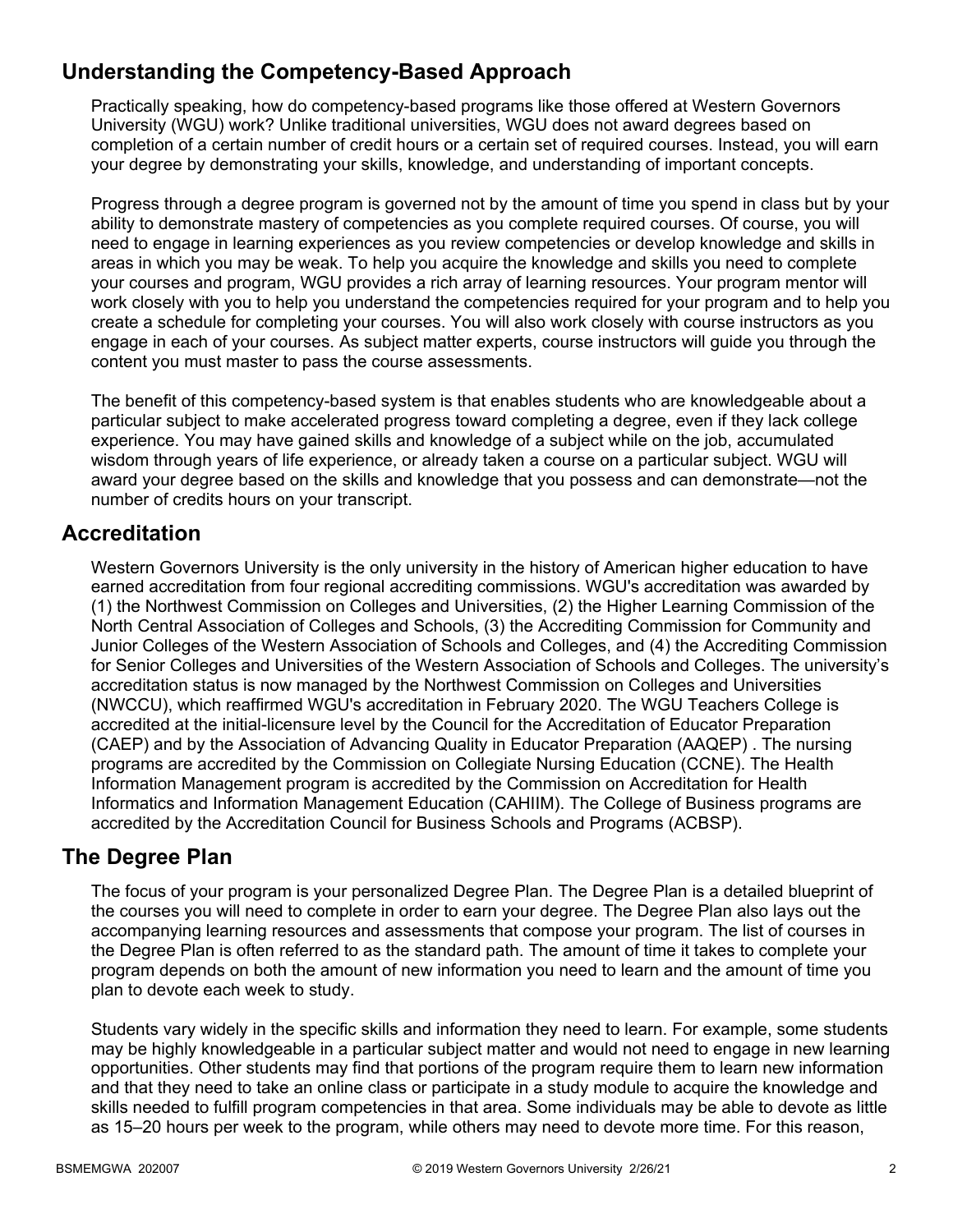pre-assessments are there to help your program mentor form a profile of your prior knowledge and create a personalized Degree Plan.

### **How You Will Interact with Faculty**

At WGU, faculty serve in specialized roles, and they will work with you individually to provide the guidance, instruction, and support you will need to succeed and graduate. As a student, it is important for you to take advantage of this support. It is key to your progress and ultimate success.

Upon your enrollment, you will be assigned a program mentor—an expert in your field of study who will provide you with regular program-level guidance and support from the day you start until the day you graduate. Your program mentor will set up regular telephone appointments (weekly at first) with you, which you will be expected to keep. The mentor will review program competencies with you and work with you to develop a plan and schedule for your coursework. Your program mentor will serve as your main point of contact throughout your program—helping you set weekly study goals, recommending specific learning materials, telling you what to expect in courses, and keeping you motivated. In addition to regular calls, your program mentor is available to help you resolve questions and concerns as they arise.

For many of the courses at WGU, you will be required to complete performance assessments. These include reports, papers, presentations, and projects that let you demonstrate your mastery of the required competencies. A separate group of faculty members, called evaluators, will review your work to determine whether it meets requirements. Evaluators are also subject matter experts in their field of evaluation. If your assessment needs further work before it "passes," these evaluators, who review your work anonymously, will provide you with instructional feedback to help you meet evaluation standards and allow you to advance.

### **Connecting with Other Mentors and Fellow Students**

As you proceed through your Degree Plan, you will have direct contact with multiple faculty members. These communications can take a variety of forms, including participation in one-on-one discussions, chats in the learning communities, and live cohort and webinar opportunities. As a WGU student, you will have access to your own personal MyWGU Student Portal, which will provide a gateway to your courses of study, learning resources, and learning communities where you will interact with faculty and other students.

The learning resources in each course are specifically designed to support you as you develop competencies in preparation for your assessments. These learning resources may include reading materials, videos, tutorials, cohort opportunities, community discussions, and live discussions that are guided by course instructors who are experts in their field. You will access your program community during your orientation course to network with peers who are enrolled in your program and to receive continued support through professional enrichment and program-specific chats, blogs, and discussions. WGU also provides Student Services associates to help you and your program mentor solve any special problems that may arise.

### **Orientation**

The WGU orientation course focuses on acquainting you with WGU's competency-based model, distance education, technology, and other resources and tools available for students. You will also utilize WGU program and course communities, participate in activities, and get to know other students at WGU. The orientation course must be completed before you can start your first term at WGU.

### **Transferability of Prior College Coursework**

Because WGU is a competency-based institution, it does not award degrees based on credits but rather on demonstration of competency. WGU undergraduate programs may accept transfer credits or apply a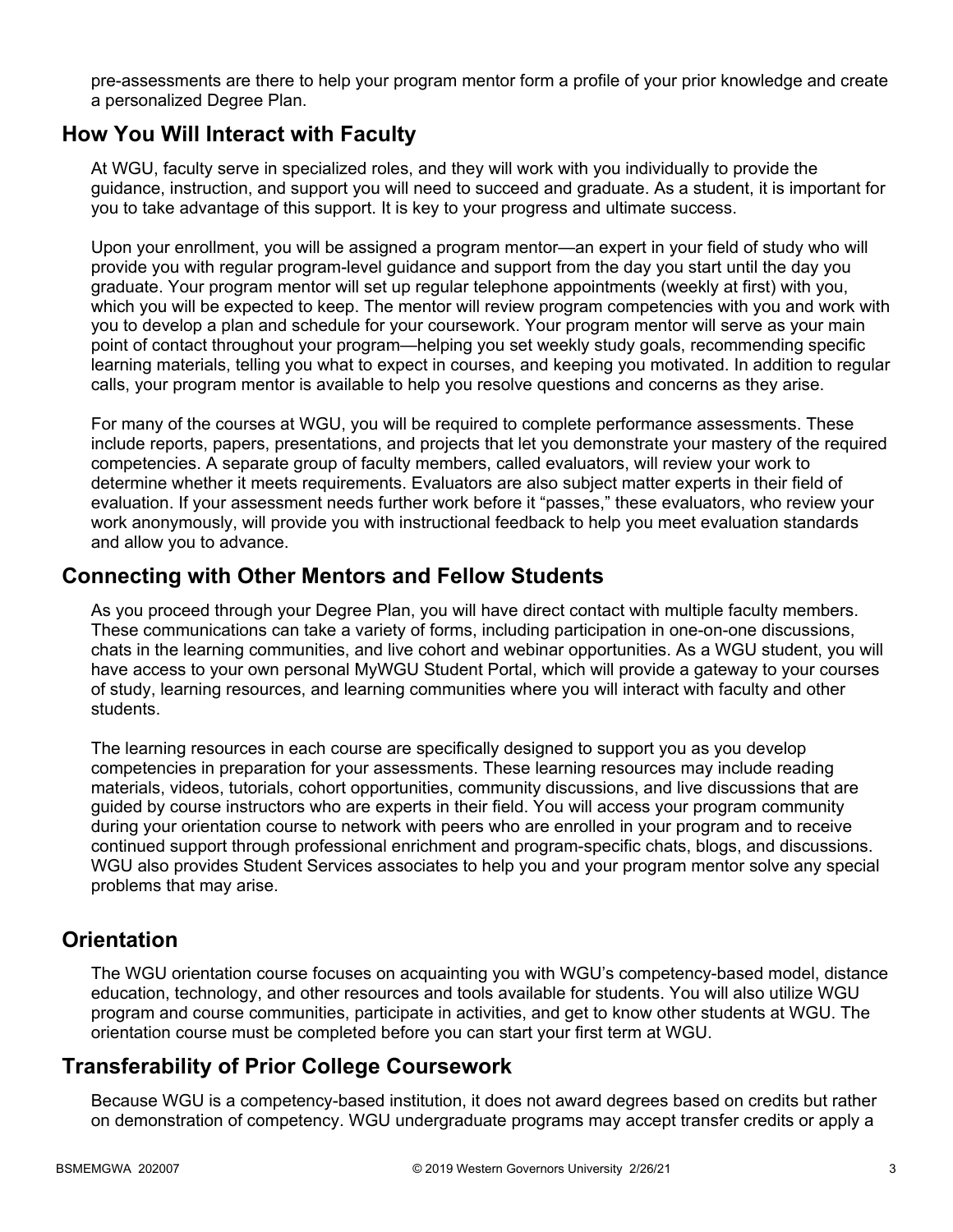'Requirement Satisfied' (RS) in some cases. Refer to your specific program transfer guidelines to determine what can be satisfied by previously earned college credits. In most cases, WGU does not accept college transfer credits at the graduate (master's) level. Students entering graduate programs must have their undergraduate degree transcripts verified before being admitted to WGU. In addition to a program's standard course path, there may be additional state-specific requirements.

#### [Click here for the Student Handbook](http://cm.wgu.edu/)

WGU does not waive any requirements based on a student's professional experience and does not perform a "résumé review" or "portfolio review" that will automatically waive any degree requirements. Degree requirements and transferability rules are subject to change in order to keep the degree content relevant and current.

Remember, WGU's competency-based approach lets you take advantage of your knowledge and skills, regardless of how you obtained them. Even when you do not directly receive credit, the knowledge you possess may help you accelerate the time it takes to complete your degree program.

### **Continuous Enrollment, On Time Progress, and Satisfactory Academic Progress**

WGU is a "continuous enrollment" institution, which means you will be automatically enrolled in each of your new terms while you are at WGU. Each term is six months long. Longer terms and continuous enrollment allow you to focus on your studies without the hassle of unnatural breaks between terms that you would experience at a more traditional university. At the end of every six-month term, you and your program mentor will review the progress you have made and revise your Degree Plan for your next sixmonth term.

WGU requires that students make measurable progress toward the completion of their degree programs every term. We call this "On-Time Progress," denoting that you are on track and making progress toward on-time graduation. As full-time students, graduate students must enroll in at least 8 competency units each term, and undergraduate students must enroll in at least 12 competency units each term. Completing at least these minimum enrollments is essential to On-Time Progress and serves as a baseline from which you may accelerate your program. We measure your progress based on the courses you are able to pass, not on your accumulation of credit hours or course grades. Every time you pass a course, you are demonstrating that you have mastered skills and knowledge in your degree program. For comparison to traditional grading systems, passing a course means you have demonstrated competency equivalent to a "B" grade or better.

WGU assigns competency units to each course in order to track your progress through the program. A competency unit is equivalent to one semester credit of learning. Some courses may be assigned 3 competency units while others may be as large as 12 competency units.

Satisfactory Academic Progress (SAP) is particularly important to students on financial aid because you must achieve SAP in order to maintain eligibility for financial aid. We will measure your SAP quantitatively by reviewing the number of competency units you have completed each term. In order to remain in good academic standing, you must complete at least 66.67% of the units you attempt over the length of your program—including any courses you add to your term to accelerate your progress. Additionally, during your first term at WGU you must pass at least 3 competency units in order to remain eligible for financial aid. We know that SAP is complex, so please contact a financial aid counselor should you have additional questions. \*Please note: The Endorsement Preparation Program in Educational Leadership is not eligible for federal financial aid.

### **Courses**

Your Degree Plan includes courses needed to complete your program. To obtain your degree, you will be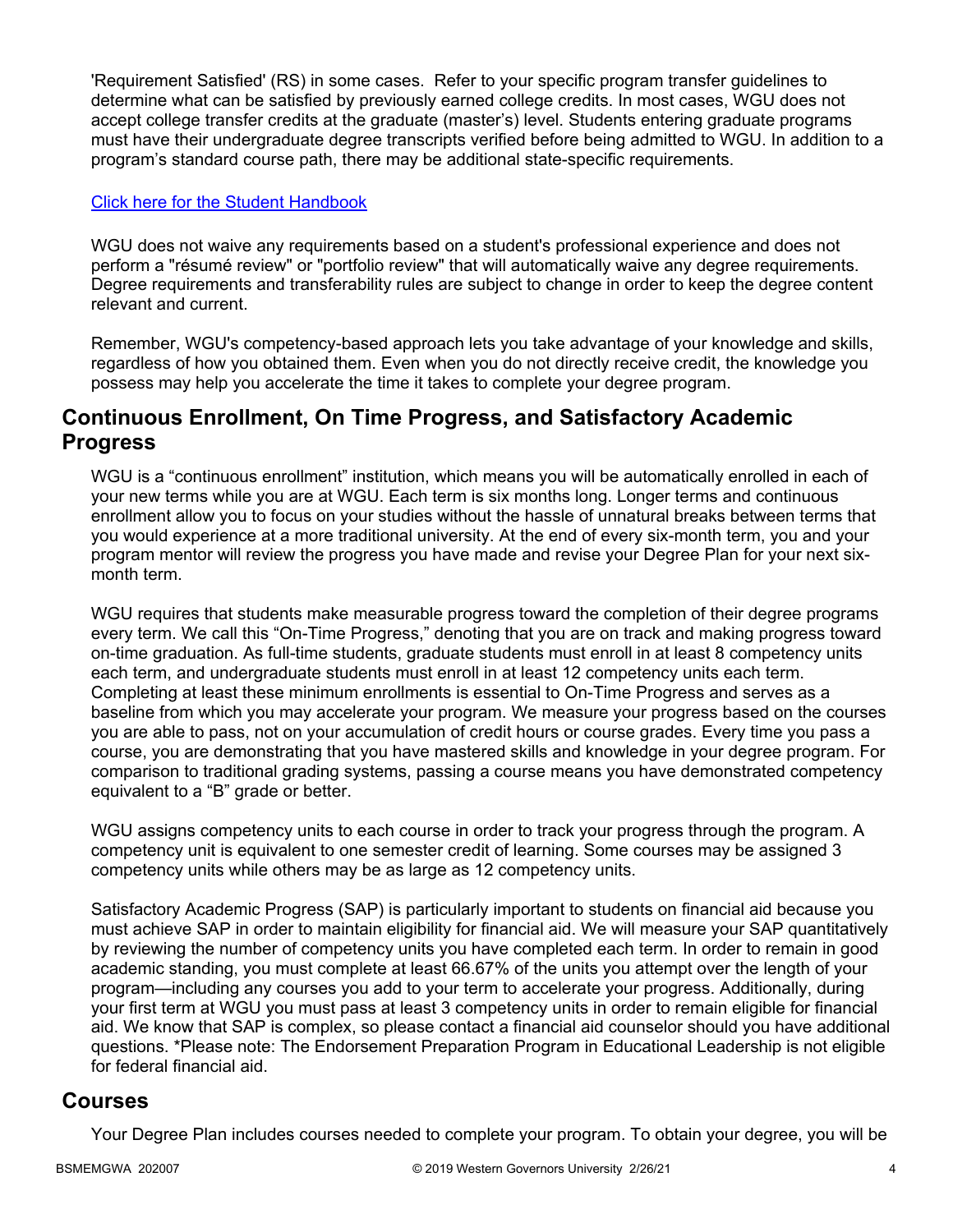required to demonstrate your skills and knowledge by completing the assessment(s) for each course. In general there are two types of assessments: performance assessments and objective assessments. Performance assessments contain, in most cases, multiple scored tasks such as projects, essays, and research papers. Objective assessments include multiple-choice items, multiple-selection items, matching, short answer, drag-and-drop, and point-and-click item types, as well as case study and videobased items. Certifications verified through third parties may also be included in your program. More detailed information about each assessment is provided in each course of study.

### **External Content & Basic Skills Exams**

Western Governors University requires that candidates pass the state-mandated content exam that aligns with their WGU program in addition to a basic skills exam (initial licensure programs only). Specific information regarding required content and basic skills exams required for each program and state can be found in the WGU Student Handbook. In many cases, it is the candidates' responsibility to register and pay for the required exams and submit their official passing score reports to WGU.

### **State Licensure Requirements**

Many states have specific licensure requirements that are not part of WGU programs that you will have to fulfill in addition to the degree requirements of your program. These state licensure requirements might include, but are not limited to: subject-specific licensure exams, state-specific teacher performance assessments, course work related to state history, basic skills exams, and background clearances. The WGU Student Handbook outlines the credentialing requirements of each state. Teacher candidates should consult the applicable section to become familiar with their state's expectations regarding licensure.

### **Learning Resources**

WGU works with many different educational partners, including enterprises, publishers, training companies, and higher educational institutions, to provide high-quality and effective learning resources that match the competencies you are developing. These vary in type, and may be combined to create the best learning experience for your course. A learning resource can be an e-textbook, online module, study guide, simulation, virtual lab, tutorial, or a combination of these. The cost of most learning resources are included in your tuition and Learning Resource Fee. They can be accessed or enrolled for through your courses. Some degree-specific resources are not covered by your tuition, and you will need to cover those costs separately. WGU also provides a robust library to help you obtain additional learning resources, as needed.

#### Mobile Compatibility:

The following article provides additional details about the current state of mobile compatibility for learning resources at WGU. It includes a list that can be referenced to determine the mobile friendliness of all core course materials used in a program.

[Student Handbook article: Can I use my mobile device for learning resources?](https://cm.wgu.edu/t5/Frequently-Asked-Questions/Can-I-use-my-mobile-device-for-learning-resources/ta-p/396)

### **Standard Path**

As previously mentioned, competency units (CUs) have been assigned to each course in order to measure your academic progress. If you are an undergraduate student, you will be expected to enroll in a minimum of 12 competency units each term. Graduate students are expected to enroll in a minimum of 8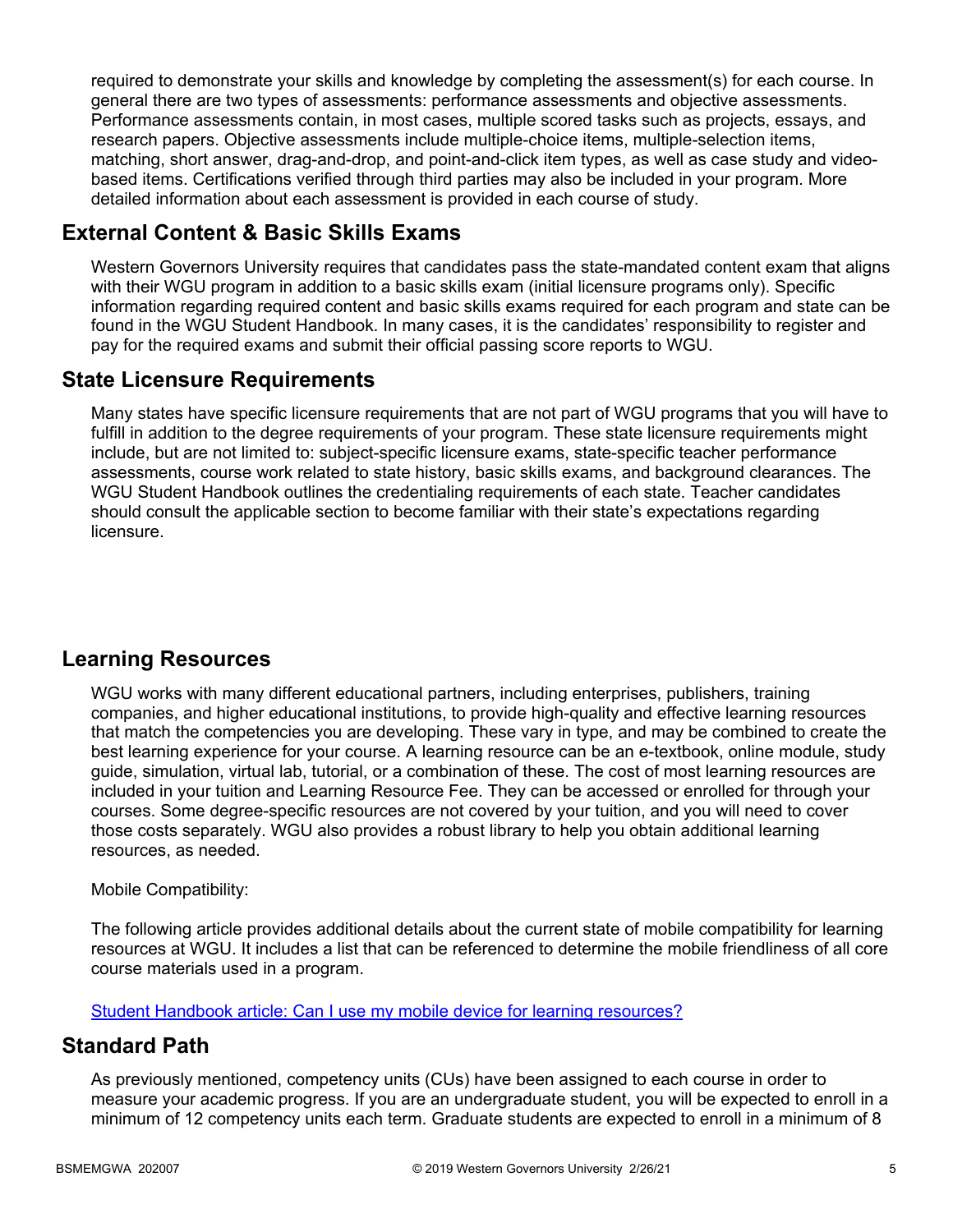competency units each term. A standard plan for a student for this program who entered WGU without any transfer units would look similar to the one on the following page. Your personal progress can be faster, but your pace will be determined by the extent of your transfer units, your time commitment, and your determination to proceed at a faster rate.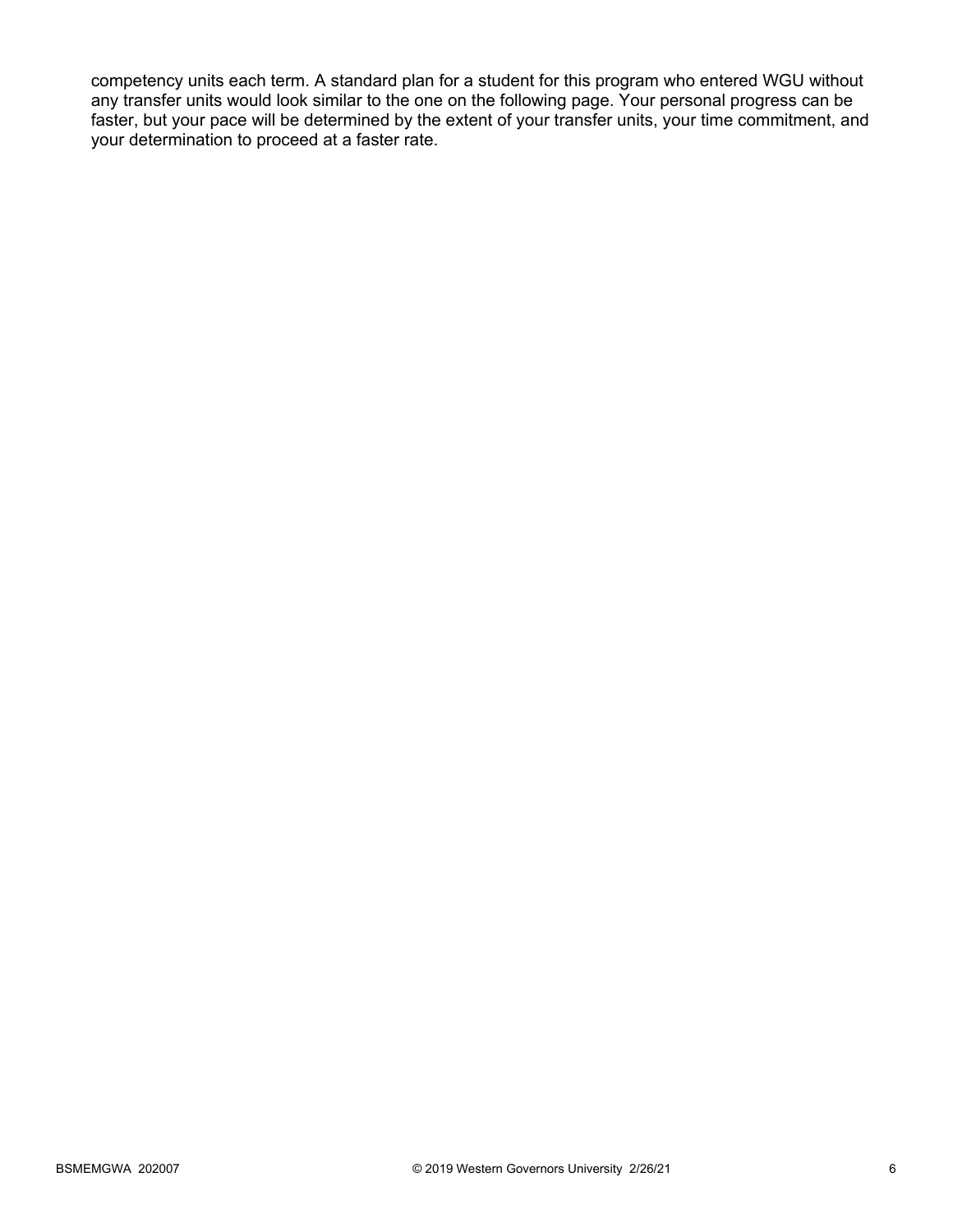# **Standard Path** *for* **Bachelor of Science, Mathematics Education (Middle Grades) - WA**

| <b>Course Description</b>                                              | <b>CU<sub>s</sub></b> |
|------------------------------------------------------------------------|-----------------------|
| <b>Educational Foundations</b>                                         | 2                     |
| <b>Finite Mathematics</b>                                              | 4                     |
| Introduction to Humanities                                             | 3                     |
| College Algebra                                                        | 4                     |
| Educational Psychology and Development of Children and Adolescents     | 4                     |
| <b>Survey of United States History</b>                                 | 3                     |
| <b>English Composition I</b>                                           | 3                     |
| <b>Integrated Physical Sciences</b>                                    | 3                     |
| The School as a Community of Care                                      | 3                     |
| Survey of Pacific Northwest History for Educators                      | 3                     |
| <b>Applied Probability and Statistics</b>                              | 3                     |
| <b>Trigonometry and Precalculus</b>                                    | 4                     |
| <b>Fundamentals of Diverse Learners</b>                                | 4                     |
| <b>Managing Engaging Learning Environments</b>                         | 3                     |
| <b>Probability and Statistics I</b>                                    | 4                     |
| Introduction to Biology                                                | 3                     |
| Natural Science Lab                                                    | 2                     |
| Introduction to Curriculum, Instruction, and Assessment                | 3                     |
| Assessing Impact on Student Learning                                   | 3                     |
| <b>College Geometry</b>                                                | 4                     |
| Middle School Mathematics: Content Knowledge                           | 2                     |
| <b>English Composition II</b>                                          | 3                     |
| Introduction to Communication                                          | 3                     |
| Educational Technology for Teaching and Learning                       | 3                     |
| American Politics and the US Constitution                              | 3                     |
| Calculus I                                                             | 4                     |
| Mathematics History and Technology                                     | 4                     |
| Secondary Reading Instruction and Interventions                        | 3                     |
| Secondary Disciplinary Literacy                                        | 3                     |
| Mathematics Learning and Teaching                                      | $\overline{4}$        |
| Teaching in the Middle School                                          | 2                     |
| Algebra for Secondary Mathematics Teaching                             | 3                     |
| <b>Preclinical Experiences in Mathematics</b>                          | 3                     |
| Supervised Demonstration Teaching in Mathematics, Observations 1 and 2 | 3                     |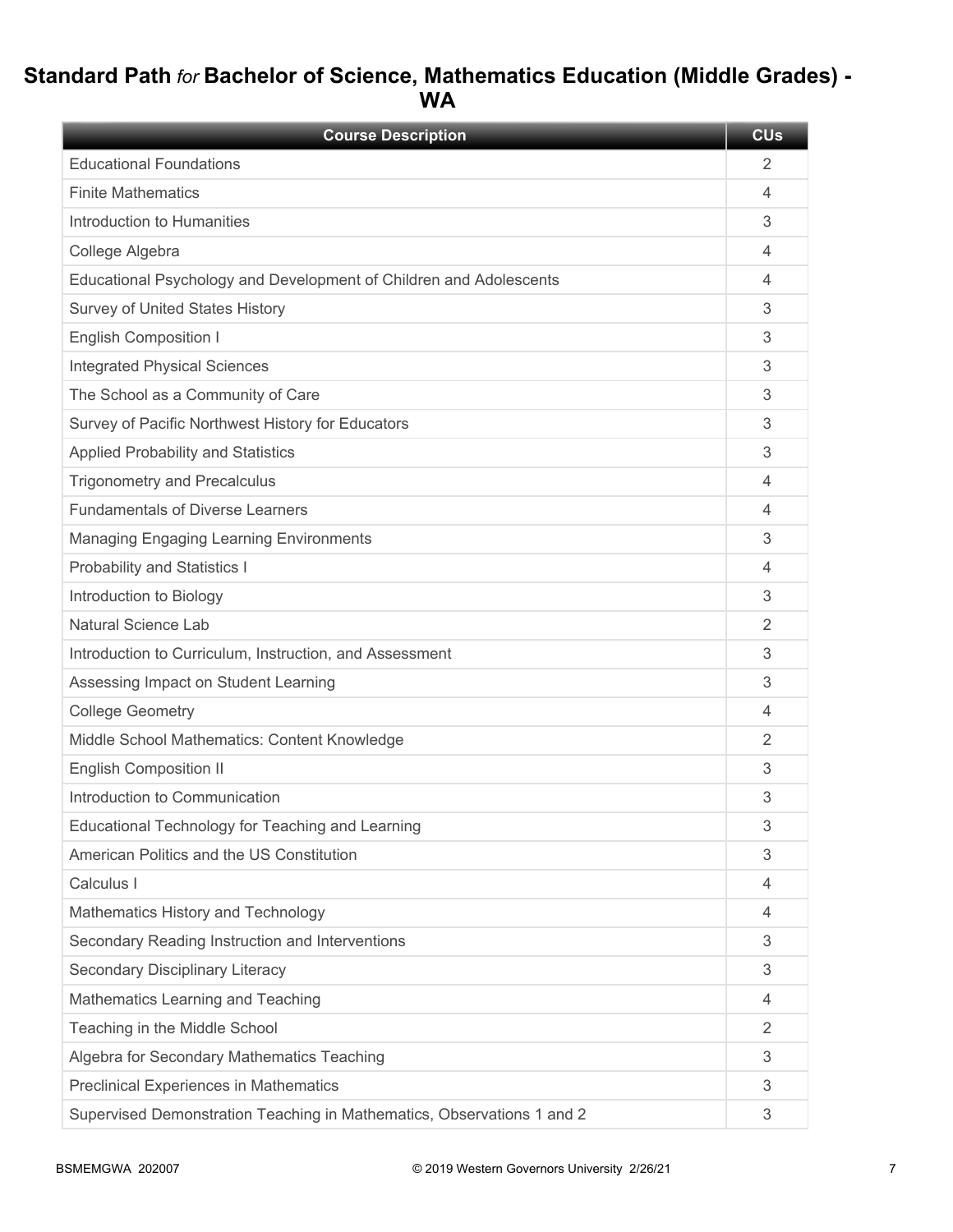| <b>Course Description</b>                                                   | <b>CU<sub>s</sub></b> |
|-----------------------------------------------------------------------------|-----------------------|
| Supervised Demonstration Teaching in Mathematics, Observation 3 and Midterm |                       |
| Supervised Demonstration Teaching in Mathematics, Observations 4 and 5      | 3                     |
| Supervised Demonstration Teaching in Mathematics, Observation 6 and Final   | 3                     |
| Teacher Performance Assessment in Mathematics Education                     | 3                     |
| Professional Portfolio                                                      | 2                     |
| <b>Cohort Seminar</b>                                                       | 3                     |

### **Changes to Curriculum**

WGU publishes an Institutional Catalog, which describes the academic requirements of each degree program. Although students are required to complete the program version current at the time of their enrollment, WGU may modify requirements and course offerings within that version of the program to maintain the currency and relevance of WGU's competencies and programs. When program requirements are updated, students readmitting after withdrawal from the university will be expected to re-enter into the most current catalog version of the program.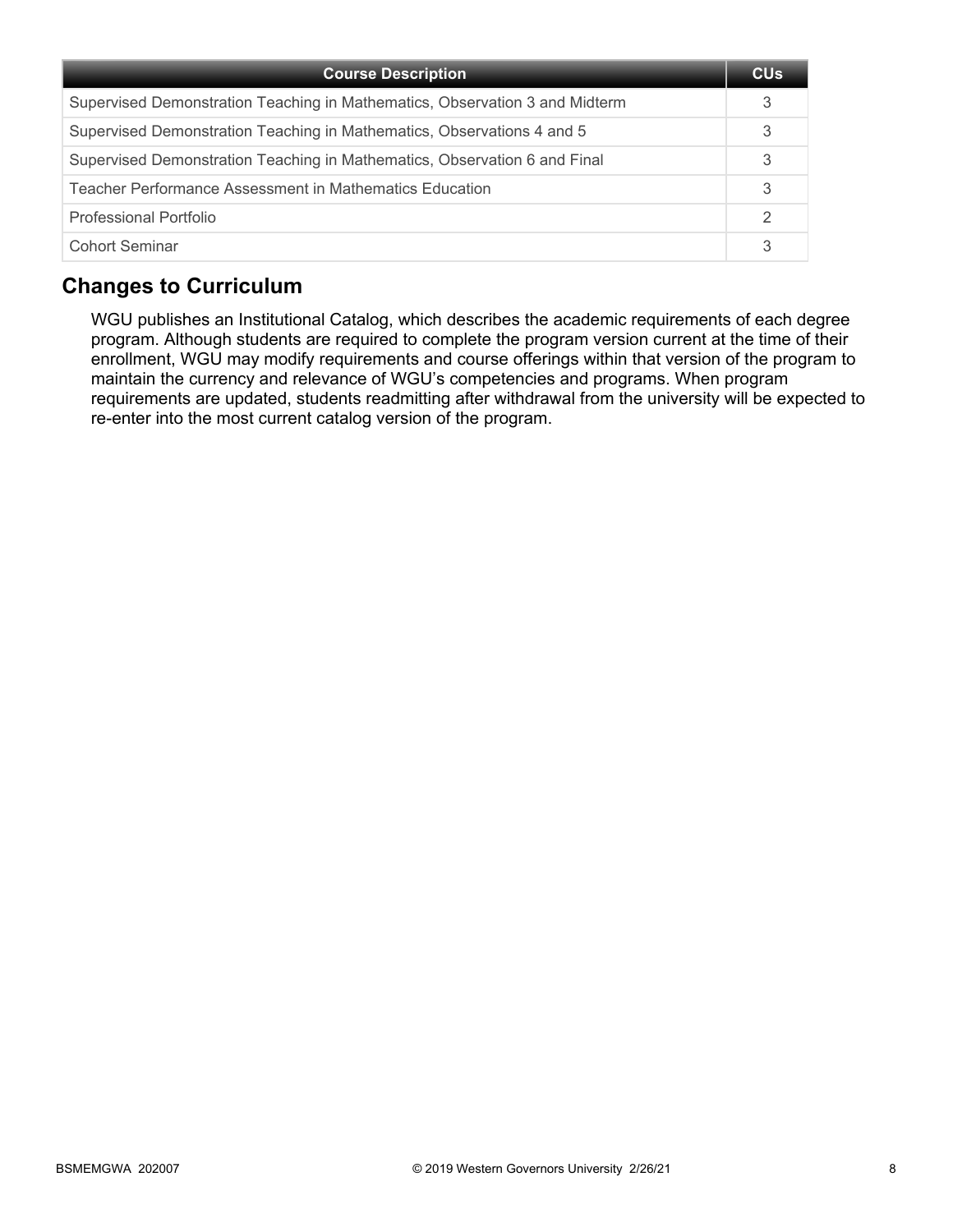# **Areas of Study** for **Bachelor of Science, Mathematics Education (Middle Grades) - WA**

The following section includes the areas of study in the program, with their associated courses. Your specific learning resources and level of instructional support will vary based on the individual competencies you bring to the program and your confidence in developing the knowledge, skills, and abilities required in each area of the degree. The Degree Plan and learning resources are dynamic, so you need to review your Degree Plan and seek the advice of your mentor regarding the resources before you purchase them.

### **Professional Core**

#### **Educational Foundations**

Educational Foundations is a key component of WGU's Professional Core and is a required course for all initial licensure candidates. The course provides candidates with early classroom experience where they observe multiple school settings at three different levels of schooling and interview an educator to learn how state standards and various legal and ethical issues affect classrooms today. The course also provides candidates with opportunities to gain foundational knowledge about what it means to be a teacher in the current educational context while exploring their future role within the larger landscape of historical and cultural influences. This course ensures candidates have a firm grasp on important issues affecting educators including state standards-based curriculum, legal and ethical requirements affecting educational opportunities, and professionalism, preparing them for subsequent coursework within the Professional Core and their content area major courses. Five preclinical hours are interwoven throughout this course, and cross-cutting themes of technology and diversity are introduced for further development throughout the candidate's programs.

*This course covers the following competencies:*

- *Begin your course by discussing your course planning tool report with your instructor and creating your personalized course plan together.*
- *The graduate analyzes the role of historical and cultural influences, including issues of federal and state governance, in determining standard educational practices and ensuring equal access to educational opportunities.*
- *The graduate examines the impact of standards-based curriculum on students and teachers to determine how it supports a school's goals.*
- *The graduate evaluates the application of educational best practices in diverse learning settings to inform teaching practice.*
- *The graduate explores pathways and opportunities for professional development to grow as an educator.*

#### **Educational Psychology and Development of Children and Adolescents**

Educational Psychology and Development of Children and Adolescents is a key component of WGU's Professional Core and is a required course for all initial licensure candidates. This course prepares candidates to support classroom practices grounded in research-validated principles from the areas of educational psychology and child/adolescent development. Candidates will be introduced to learning theories that equip them with the knowledge and skills necessary to support the diverse populations of students with whom they will interact. This course addresses theories of human development, spanning early childhood through adolescence, and candidates completing this course will be able to explain and analyze the guiding perspectives on linguistic, physical, cognitive, and social development. This course will also cover appropriate instructional and assessment strategies to support student learning and development. Candidates will engage in four hours of virtual classroom observations related to issues in educational psychology and learner development. Cross-cutting themes of technology and diversity are interwoven for further development. This course is designed to be taken after successful completion of the Educational Foundations course.

- *Begin your course by discussing your course planning tool report with your instructor and creating your personalized course plan together.*
- *The graduate describes theories of development across the cognitive, linguistic, social, emotional, and physical areas to understand the needs of students at various developmental levels.*
- *The graduate evaluates the influence of students' developmental characteristics on their learning and evaluates performance to inform instructional decisions.*
- *The graduate recommends instructional strategies that will positively impact learning, based on principles of learning theories.*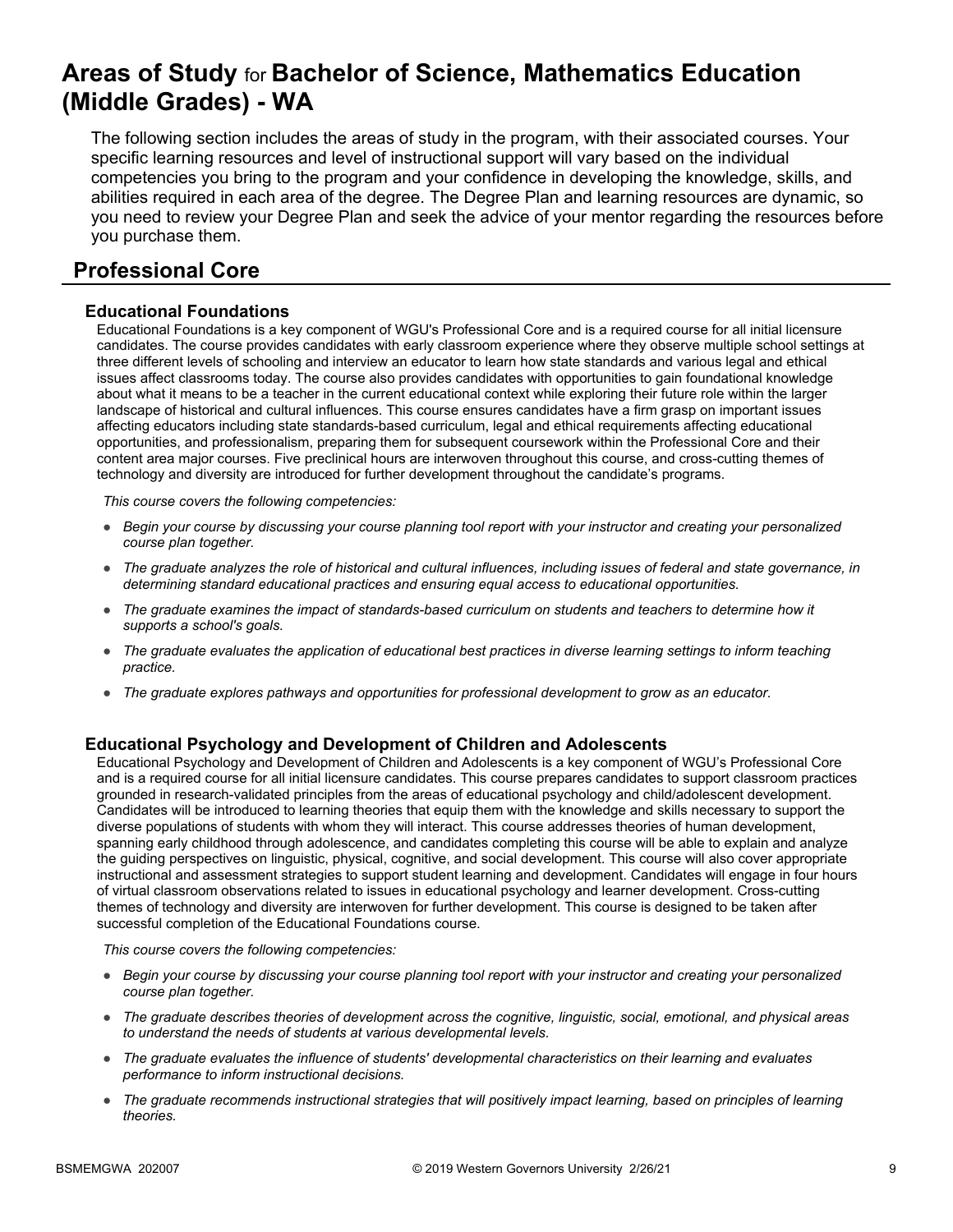● *The graduate evaluates classroom practices to determine how theories of child and adolescent psychology, learning, and development are applied in the classroom environment.*

#### **The School as a Community of Care**

The School as a Community of Care is a key component of WGU's Professional Core and is a required course for all initial licensure candidates. This course prepares candidates to meet the social and emotional needs of learners, taking into account theories and philosophical perspectives on child and adolescent development and learning. Candidates learn to effectively collaborate with parents, families, caregivers, and other community stakeholders in each child's education, to build a strong foundation for academic and personal success. Emphasis is placed on family engagement as candidates gain knowledge of individual, cultural, and community assets that can be used to facilitate learner growth and development, as well as understand mental health and emotional differences among learners that may necessitate leveraging additional resources to support students' wellbeing. Issues of youth mental health, substance abuse, suicide awareness and prevention, and abuse within families will be addressed as will the importance of parent involvement. Candidates will engage in seven hours of preclinical experiences, which include visual observations of learning environments that involve parents and families in their children's' education while supporting the social and emotional learning (SEL) needs of learners and an interview with an educational professional to explore topics related to parent involvement, youth mental health issues, and professional responsibilities to ensure student wellbeing. Additionally, crosscutting themes of technology and diversity are interwoven for further development. This course is designed to be taken after successful completion of the Educational Psychology and Development of Children and Adolescents course.

*This course covers the following competencies:*

- *Begin your course by discussing your course planning tool report with your instructor and creating your personalized course plan together.*
- *The graduate plans for learning environments that meet all students' cultural, social, and emotional learning needs by incorporating knowledge of individual learners, diverse cultures, and communities.*
- *The graduate develops strategies to address the social and emotional learning (SEL) needs of students, including the incorporation of trauma-informed or restorative instructional practices.*
- *The graduate identifies appropriate resources and processes to support the mental health and emotional well-being of students.*
- *The graduate collaborates with families, caretakers, and the larger community to identify partnerships that facilitate learner growth.*

#### **Fundamentals of Diverse Learners**

Fundamentals of Diverse Learners is a key component of WGU's Professional Core and is a required course for all initial licensure candidates. This course prepares candidates to consider and address the wide range of learning needs in the classrooms of today. This course teaches candidates to identify and support the needs of diverse populations of learners, including, for example, students with disabilities (INCLUDING DYSLEXIA), English language learners, and gifted and talented students. Practical strategies for differentiating instruction while creating a safe, inclusive, and culturally responsive learning environment are explored. This course helps candidates develop skills for partnering with parents and advocating for all students, particularly those impacted by provisions of IDEA and Section 504 of the Rehabilitation Act. Multitiered systems of supports are addressed to prepare candidates for their future classrooms as they seek to select appropriate instructional practices and interventions to best serve their students. Candidates will engage in four hours of preclinical experiences that includes a simulated teaching experience in which skills learned can be applied. Cross-cutting themes of technology and diversity are interwoven for further development. This course is designed to be taken after successful completion of the School as a Community of Care course.

- *Begin your course by discussing your course planning tool report with your instructor and creating your personalized course plan together.*
- *The graduate analyzes the application of policies, practices, and legal requirements to inform teaching practice.*
- *The graduate creates inclusive learning environments featuring multitiered systems of supports to address the needs of all students, including exceptional learners and English learners.*
- *The graduate creates learning experiences that accommodate the needs of students with exceptionalities, including gifted and talented students, in order to facilitate the success of all learners.*
- *The graduate integrates equity pedagogy to address the needs of multicultural learners.*
- *The graduate plans learning experiences that accommodate linguistic diversity to facilitate the success of all learners.*
- *The graduate recommends strategies to engage with students, families, administrators, and other stakeholders in ways*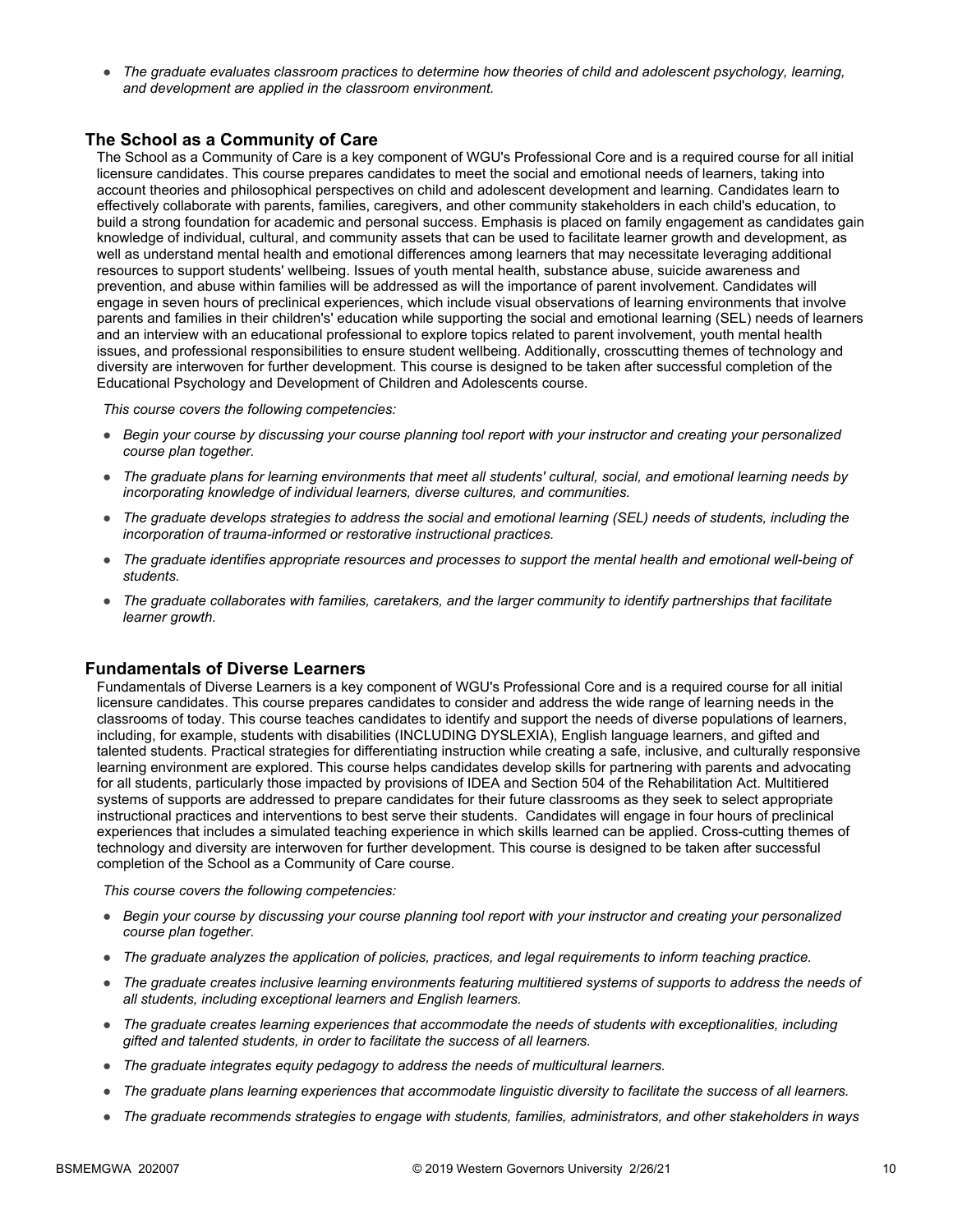#### **Managing Engaging Learning Environments**

Managing Engaging Learning Environments is a key component of WGU's Professional Core and is a required course for all initial licensure candidates. This course prepares candidates to establish and contribute to safe and productive learning environments that support the success of all learners by ensuring student engagement and motivation for learning. Candidates will learn strategies, such as incorporating consistent routines and expectations, to provide positive behavior supports, increase learner motivation, promote active learning and self-direction, and ensure a safe and productive classroom setting that fosters a sense of community through collaborative educational practices. The course will culminate in evidence-based, practical application of current strategies, theories, or philosophical perspectives related to motivating and engaging all students in a learning community. Candidates will engage in seven hours of preclinical experiences that include both virtual observations of classroom settings and time in a simulated classroom environment where theory can be put into practice. Cross-cutting themes of technology and diversity are interwoven for further development. This course is designed to be taken after successful completion of the Fundamentals of Diverse Learners course.

*This course covers the following competencies:*

- *Begin your course by discussing your course planning tool report with your instructor and creating your personalized course plan together.*
- *The graduate establishes norms and routines to create a safe and productive learning environment that encourages positive social interactions, individual and collaborative learning, and appropriate classroom behaviors.*
- *The graduate interacts with each student in a way that builds positive relationships by using knowledge of individual learners, diverse cultures, and communities.*
- *The graduate analyzes the theoretical foundations and application of classroom management strategies, including behavior support and conflict management, to inform teaching practice.*
- *The graduate recommends strategies that are motivating and encourage active engagement from all students.*

#### **Introduction to Curriculum, Instruction, and Assessment**

Introduction to Curriculum, Instruction, and Assessment is a key component of WGU's Professional Core and is a required course for all initial licensure candidates. This course provides candidates with the knowledge and skills necessary to create engaging and standards-aligned lessons that meet the needs of all learners. Candidates will learn to analyze learner needs based on a variety of inputs, including their state P–12 standards, assessment results, and knowledge of learner differences. This course will help candidates design, deliver, and modify instruction in accordance to needs and educational requirements. Candidates will engage in three hours of preclinical experiences that include virtual classroom observations. They also will record a short teaching segment, allowing for authentic teaching experience. Crosscutting themes of technology and diversity are interwoven for continued development. This course is designed to be taken after successful completion of the Managing Engaging Learning Environments course.

*This course covers the following competencies:*

- *Begin your course by discussing your course planning tool report with your instructor and creating your personalized course plan together.*
- *The graduate aligns lessons to learning goals by synthesizing knowledge about students and their assessment data.*
- *The graduate analyzes the role of various assessment types in evaluating student learning and planning future instruction.*
- *The graduate implements evidence-based instructional strategies to increase content area learning.*
- *The graduate differentiates instruction to facilitate mastery for all learners.*
- *The graduate incorporates cross-disciplinary instruction, skills, and content into lessons.*
- *The graduate creates standards-based instructional plans based on their state's P–12 standards that incorporate knowledge of learners' developmental needs, prior learning, and community and cultural context.*

#### **Assessing Impact on Student Learning**

Assessing Impact on Student Learning is a key component of WGU's Professional Core and is a required course for all initial licensure candidates. This course equips candidates to evaluate student learning and their own professional practice, ensuring candidates are prepared to ensure all learners' success. In this course, candidates learn multiple methods of assessment to ensure they are able to implement a balanced approach to assessment while monitoring their students' progress. Assessments types such as formative, summative, standardized, and common assessments are addressed so candidates understand their purposes and can apply them within the context of a lesson to determine impact on learning.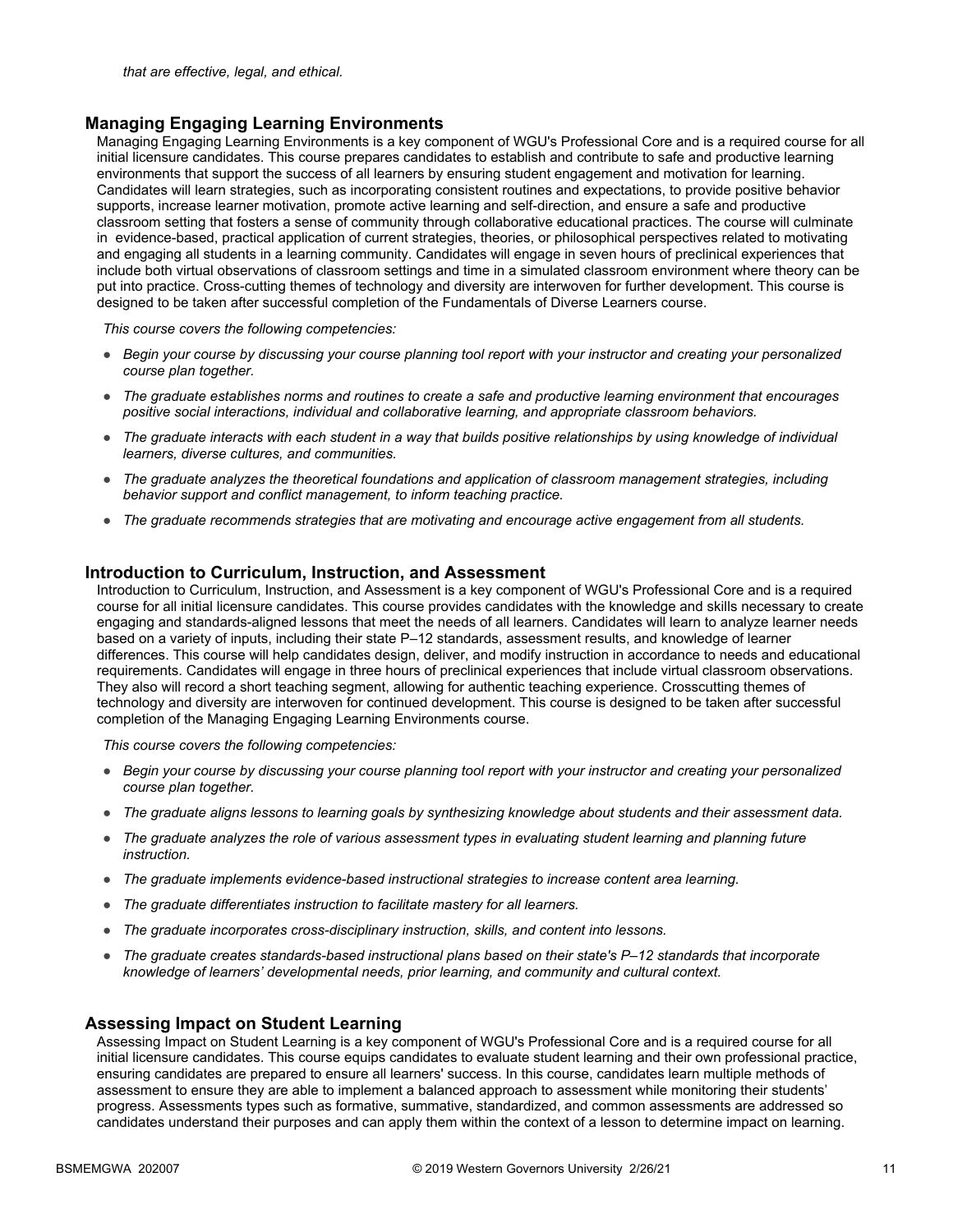Data literacy skills are taught to ensure candidates interpret and analyze individual and classroom data and apply their knowledge in ways that support academic success. Candidates will engage in three hours of preclinical experiences that include virtual classroom observations. Cross-cutting themes of technology and diversity are interwoven for further development. This course is designed to be taken after successful completion of the Introduction to Curriculum, Instruction, and Assessment course.

*This course covers the following competencies:*

- *Begin your course by discussing your course planning tool report with your instructor and creating your personalized course plan together.*
- *The graduate plans a progress-monitoring strategy, including formative, summative, and common assessments, that actively engages students in their own learning.*
- *The graduate analyzes assessment results to evaluate student learning and teacher effectiveness.*
- *The graduate makes evidence-based instructional decisions that are informed by student assessment data.*
- *The graduate determines their impact on learners and the broader school community through evaluation of teaching practice.*

#### **Educational Technology for Teaching and Learning**

Educational Technology for Teaching and Learning is a key component of WGU's professional core and is a required course for all initial licensure candidates. This course prepares candidates to incorporate technology into their classroom practices in ways that improve teaching and learning. The ISTE standards will form the basis for their practice. The material will teach candidates to critically evaluate software and hardware options that may positively impact the classroom environment, while also increasing their awareness of ethical usage and considerations related to equity, access to technology, and appropriate use of technology by P–12 students. Assistive technologies to meet the needs of a diverse learner population also will be taught in this course. Candidates will engage in three hours of preclinical experience that include virtual observations of classroom practices incorporating technology to support educational goals. Crosscutting themes of technology and diversity are interwoven for further development. This course is designed to be taken after successful completion of the Assessing Impact on Student Learning course.

*This course covers the following competencies:*

- *Begin your course by discussing your course planning tool report with your instructor and creating your personalized course plan together.*
- *The graduate analyzes how research-based applications of technology facilitate student learning.*
- *The graduate evaluates the application of technology in the classroom, including its impact on learning for all students and potential equity or access issues.*
- *The graduate promotes a technology-enabled classroom culture that is equitable, ethical, and socially responsible.*
- *The graduate applies curricular and instructional design principles to create effective digital learning environments.*
- *The graduate recommends technology as an assessment tool to encompass multiple learner needs, provide in the moment feedback, and inform instruction.*
- *The graduate fosters student self-directedness and independent learning through the use of technology.*

### **General Education**

#### **Finite Mathematics**

Finite Mathematics covers the knowledge and skills necessary to apply discrete mathematics and properties of number systems to model and solve real-life problems. Topics include sets and operations; prime and composite numbers; greatest common denominator (GCD) and least common multiple (LCM); order of operations; ordering numbers; mathematical systems including modular arithmetic, arithmetic and geometric sequences; ratio and proportion; subsets of real numbers; logic and truth tables; graphs; trees and networks; and permutation and combination. There are no prerequisites for this course.

- *Begin your course by discussing your course planning tool report with your instructor and creating your personalized course plan together.*
- *The graduate applies the fundamental ideas of discrete mathematics including logic, set theory, and graph theory in formulating and solving problems.*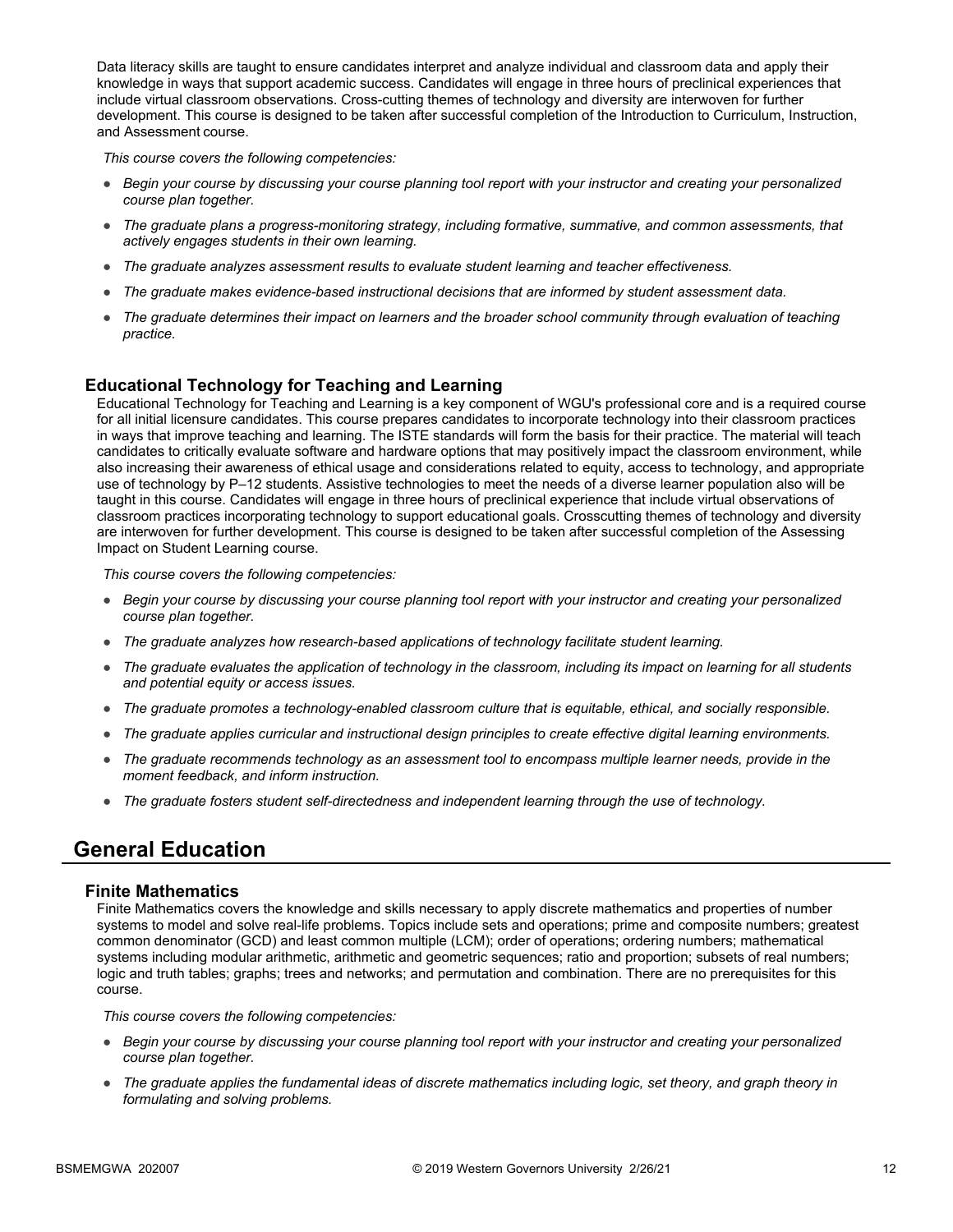- *The graduate demonstrates computational proficiency with real numbers and recognizes the properties of the real number system and its subsets.*
- *The graduate represents numbers in different forms, recognizes relationships among numbers and number systems, deduces the meanings of operations, and demonstrates a conceptual understanding of numbers.*

#### **Introduction to Humanities**

This introductory humanities course allows candidates to practice essential writing, communication, and critical thinking skills necessary to engage in civic and professional interactions as mature, informed adults. Whether through studying literature, visual and performing arts, or philosophy, all humanities courses stress the need to form reasoned, analytical, and articulate responses to cultural and creative works. Studying a wide variety of creative works allows candidates to more effectively enter the global community with a broad and enlightened perspective.

*This course covers the following competencies:*

- *Begin your course by discussing your course planning tool report with your instructor and creating your personalized course plan together.*
- *The graduate assesses the development of humans through the study of key concepts, disciplines, and primary influences of the humanities.*
- *The graduate analyzes the primary contributions and characteristics of humanities during the Classical period.*
- *The graduate analyzes the primary contributions and characteristics of humanities during the Renaissance.*
- *The graduate analyzes the primary contributions and characteristics of humanities during the Neoclassical and Enlightenment period.*
- *The graduate analyzes the primary contributions and characteristics of humanities during the Romantic period.*
- *The graduate analyzes the primary contributions and characteristics of humanities during the Realism movement.*

#### **College Algebra**

This course provides further application and analysis of algebraic concepts and functions through mathematical modeling of real-world situations. Topics include: real numbers, algebraic expressions, equations and inequalities, graphs and functions, polynomial and rational functions, exponential and logarithmic functions, and systems of linear equations.

*This course covers the following competencies:*

- *Begin your course by discussing your course planning tool report with your instructor and creating your personalized course plan together.*
- *The graduate classifies and performs operations on real numbers; solves linear equations and inequalities; connects a linear equation to its graph; and identifies a function.*
- *The graduate solves systems of linear equations and their related applications.*
- *The graduate simplifies and factors polynomial expressions, and solves polynomial equations.*
- *The graduate simplifies rational, radical, and quadratic expressions, solves corresponding equations, and extends this knowledge to the study of functions.*
- *The graduate combines functions, finds inverse functions, solves exponential and logarithmic equations and functions.*

#### **Survey of United States History**

This course presents a broad and thematic survey of U.S. history from European colonization to the mid-twentieth century. Students will explore how historical events and major themes in American history have affected a diverse population.

- *Begin your course by discussing your course planning tool report with your instructor and creating your personalized course plan together.*
- *The graduate analyzes the colonial experience and the foundations of the American Revolution.*
- *The graduate analyzes the challenges of partisan politics and sectionalism in the Early Republic and Civil War eras.*
- *The graduate examines the major changes that defined the United States in the late-nineteenth and early-twentieth centuries.*
- *The graduate explains significant international and domestic challenges that the United States confronted since World*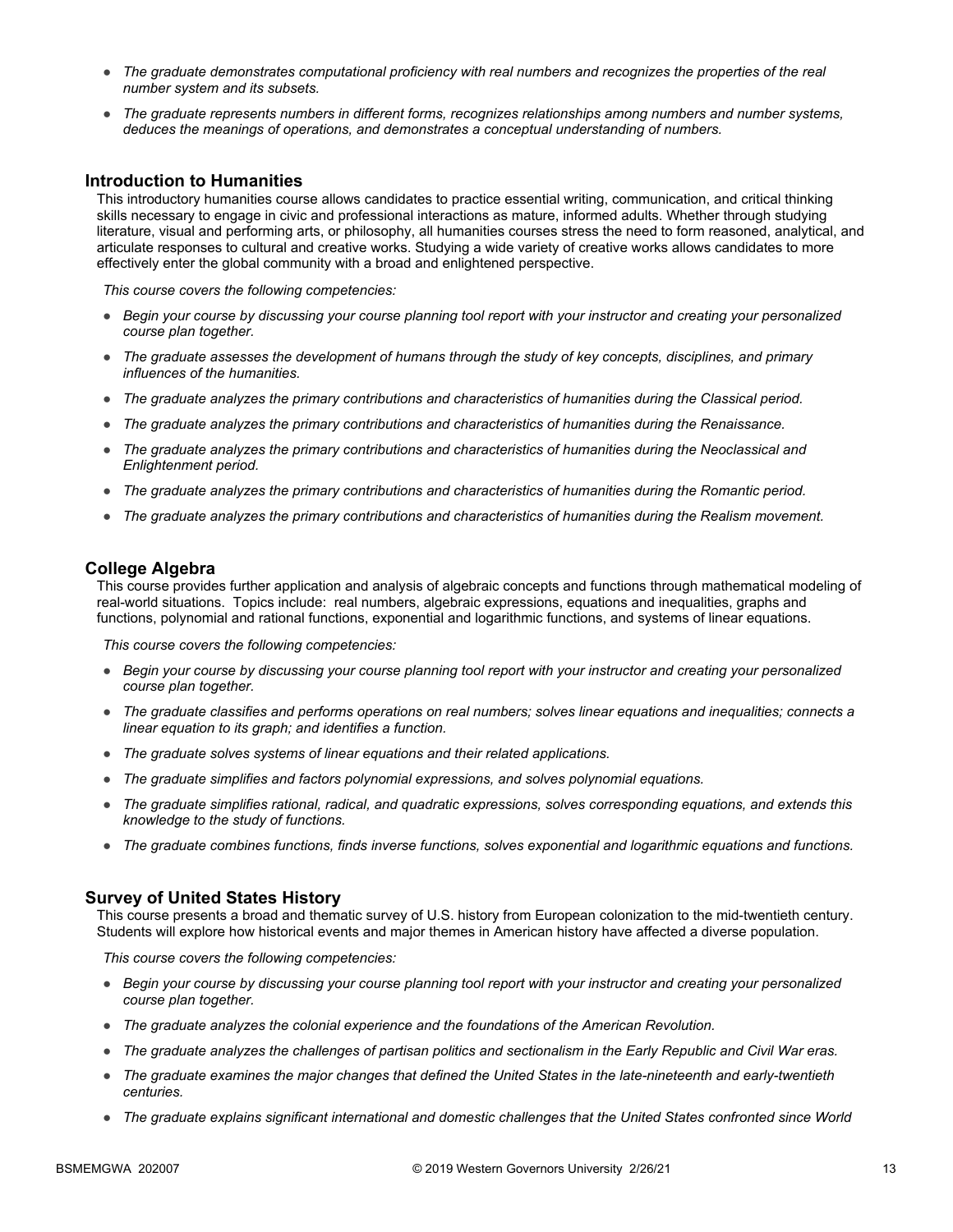#### **English Composition I**

English Composition I introduces candidates to the types of writing and thinking that are valued in college and beyond. Candidates will practice writing in several genres with emphasis placed on writing and revising academic arguments. Instruction and exercises in grammar, mechanics, research documentation, and style are paired with each module so that writers can practice these skills as necessary. Composition I is a foundational course designed to help candidates prepare for success at the college level. There are no prerequisites for English Composition I.

*This course covers the following competencies:*

- *Begin your course by discussing your course planning tool report with your instructor and creating your personalized course plan together.*
- *The graduate applies appropriate grammatical rules, sentence structure, and writing conventions.*
- *The graduate selects appropriate rhetorical strategies that improve writing and argumentation.*
- *The graduate appropriately uses a given writing style.*
- *The graduate uses appropriate writing and revision strategies.*
- *The graduate integrates credible and relevant sources into written arguments.*
- *The graduate composes an appropriate narrative for a given context.*
- *The graduate composes an appropriate argumentative essay for a given context.*

#### **Integrated Physical Sciences**

This course provides students with an overview of the basic principles and unifying ideas of the physical sciences: physics, chemistry, and earth sciences. Course materials focus on scientific reasoning and practical, everyday applications of physical science concepts to help students integrate conceptual knowledge with practical skills.

*This course covers the following competencies:*

- *Begin your course by discussing your course planning tool report with your instructor and creating your personalized course plan together.*
- *The graduate describes the nature and process of science.*
- *The graduate examines applications of physics including fundamental concepts such as forces, motion, energy, and waves.*
- *The graduate examines applications of key chemistry concepts including the structure of matter and the behavior and conservation of matter in chemical reactions.*
- *The graduate describes the underlying organization, interactions, and processes within the Earth system including the Earth's structure and atmosphere, and Earth's interactions within the solar system.*

#### **Applied Probability and Statistics**

Applied Probability and Statistics helps candidates develop competence in the fundamental concepts of basic statistics including introductory algebra and graphing; descriptive statistics; regression and correlation; and probability. Statistical data and probability are used in everyday life, science, business, information technology, and educational settings to make informed decisions about the validity of studies and the effect of data on decisions. This course discusses what constitutes sound research design and how to appropriately model phenomena using statistical data. Additionally, the content covers simple probability calculations based on events that occur in the business and IT industries. No prerequisites are required for this course.

- *Begin your course by discussing your course planning tool report with your instructor and creating your personalized course plan together.*
- *The graduate applies the operations, processes, and procedures of fractions, decimals, and percentages to evaluate quantitative expressions.*
- *The graduate applies the operations, processes, and procedures of basic algebra to evaluate quantitative expressions, and to solve equations and inequalities.*
- *The graduate evaluates categorical and quantitative data pertaining to a single variable using appropriate graphical*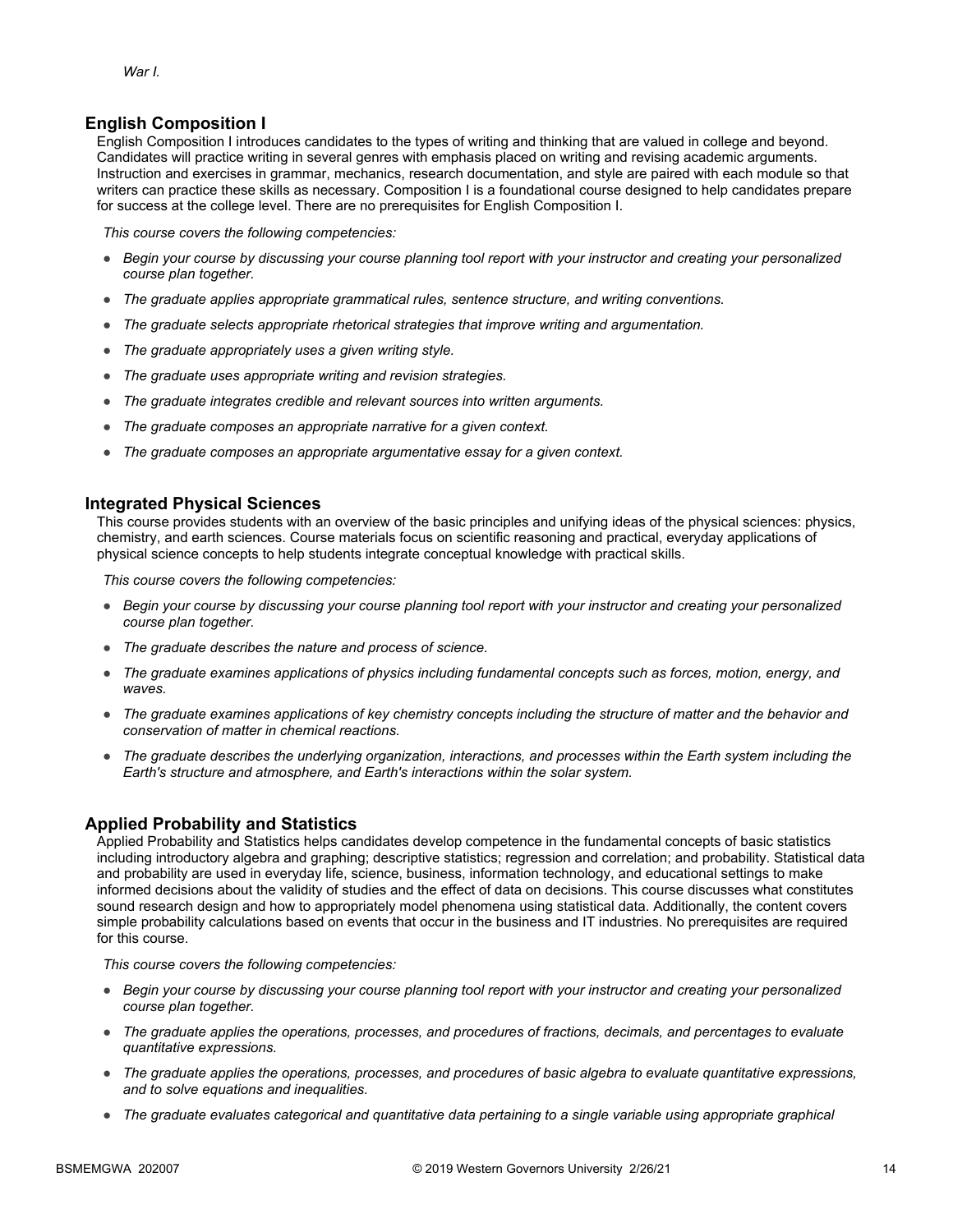*displays and numerical measures.*

- *The graduate evaluates the relationship between two variables through interpretation of visual displays and numerical measures.*
- *The graduate evaluates the relationship between two quantitative variables through correlation and regression.*
- *The graduate applies principles and methods of probability-based mathematics to explain and solve problems.*

#### **English Composition II**

English Composition II introduces candidates to the types of research and writing that are valued in college and beyond. Candidates will practice writing, with emphasis placed on research, writing, and revising an academic argument. Instruction and exercises in grammar, mechanics, research documentation, and style are paired with each module so that writers can practice these skills as necessary. Composition II is a foundational course designed to help candidates prepare for success at the college level. Composition I is the prerequisite for Composition II.

*This course covers the following competencies:*

- *Begin your course by discussing your course planning tool report with your instructor and creating your personalized course plan together.*
- *The graduate evaluates the quality, credibility, and relevance of evidence in order to integrate evidence into a final research paper.*
- *The graduate applies steps of the writing process appropriately to improve quality of writing.*
- *The graduate composes an argumentative research paper.*

#### **Introduction to Communication**

This introductory communication course allows candidates to become familiar with the fundamental communication theories and practices necessary to engage in healthy professional and personal relationships. Candidates will survey human communication on multiple levels and critically apply the theoretical grounding of the course to interpersonal, intercultural, small group, and public presentational contexts. The course also encourages candidates to consider the influence of language, perception, culture, and media on their daily communicative interactions. In addition to theory, candidates will engage in the application of effective communication skills through systematically preparing and delivering an oral presentation. By practicing these fundamental skills in human communication, candidates become more competent communicators as they develop more flexible, useful, and discriminatory communicative practices in a variety of contexts. Note: There are references within this video to Taskstream. If Taskstream is not part of your student experience, please disregard, and locate your task(s) within your course.

*This course covers the following competencies:*

- *Begin your course by discussing your course planning tool report with your instructor and creating your personalized course plan together.*
- *The graduate applies foundational elements of effective communication.*
- *The graduate applies appropriate communication strategies in interpersonal and group contexts.*
- *The graduate utilizes appropriate presentational communication strategies in personal and professional settings.*

#### **American Politics and the US Constitution**

American Politics and the U.S. Constitution examines the evolution of representative government in the United States and the changing interpretations of the civil rights and civil liberties protected by the Constitution. This course will give candidates an understanding of the powers of the branches of the federal government, the continual tensions inherent in a federal system, the shifting relationship between state and federal governments, and the interactions between elected officials and the ever-changing electorate. This course will focus on such topics as the role of a free press in a democracy, the impact of changing demographics on American politics, and the debates over and expansion of civil rights. Upon completion of the course, candidates should be able to explain the basic functions of the federal government, describe the forces that shape American policy and politics, and be better prepared to participate in America's civic institutions. This course has no prerequisite.

- *Begin your course by discussing your course planning tool report with your instructor and creating your personalized course plan together.*
- *The graduate describes the influence of competing political ideologies on the development of the United States*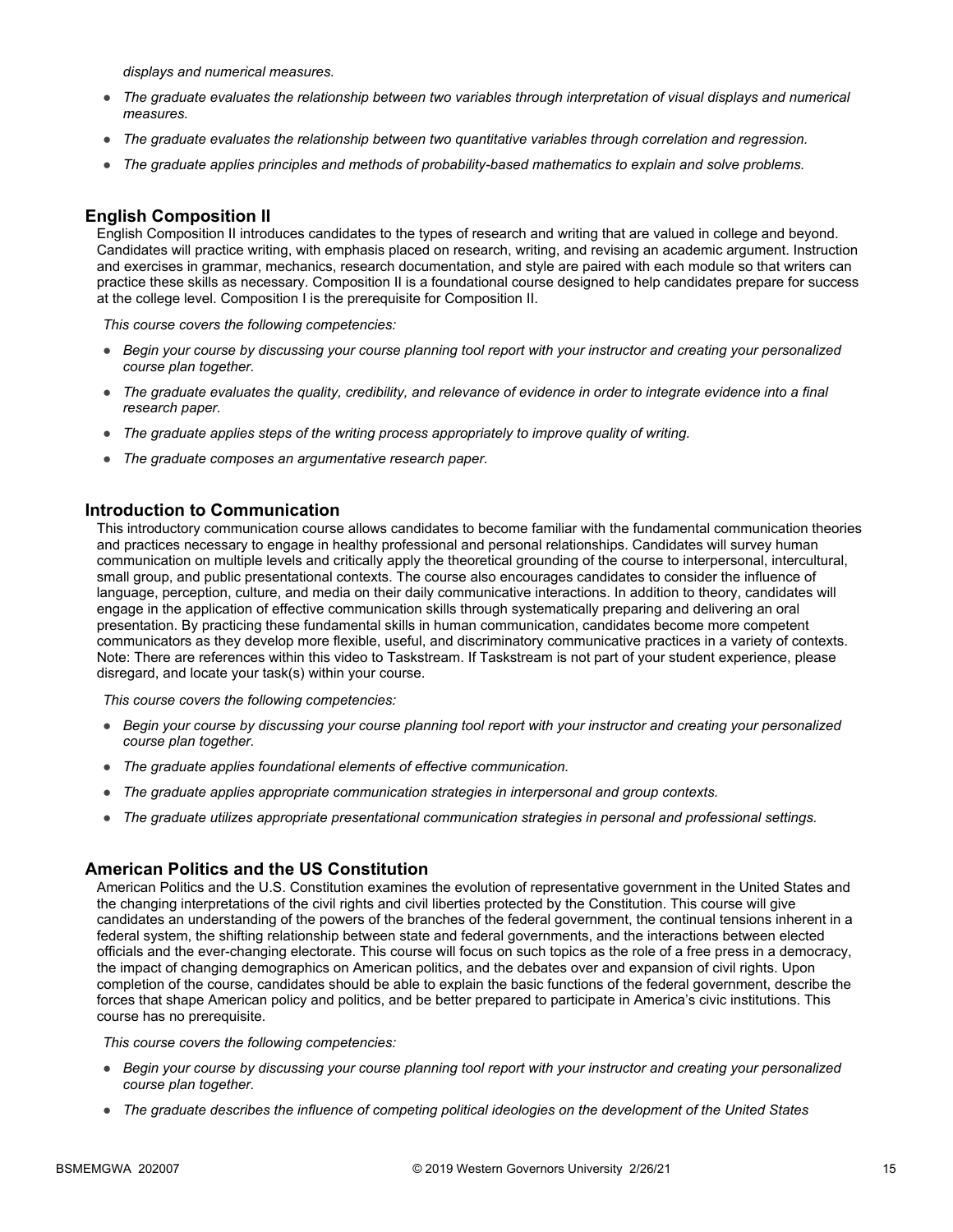*government.*

- *The graduate explains how the structure and powers of the United States government interact to form public policy.*
- *The graduate examines the influence of political parties, citizens, and non-governmental organizations on elections and other political processes inside a participatory democracy.*
- *The graduate examines the struggle to balance individual liberty, public order, and state's rights.*
- *The graduate examines the influence of the media, public opinion, and political discourse on American democracy.*

### **Education**

#### **Survey of Pacific Northwest History for Educators**

Survey of Pacific Northwest History is an overview of the historical, geographic, social, and economic development of the Pacific Northwest region of the United States, with a special emphasis on the Native American population who were the region's first inhabitants. The purpose of the course is to increase the candidate's awareness and sensitivity to the varying needs of their students based upon these populations. This course stresses the importance of relationships with local tribes and their continuous contributions to the development of Washington State and local communities and utilizes the Since Time Immemorial curriculum developed by Washington's Office of the Superintendent of Public Instruction. There are no prerequisites for this course.

*This course covers the following competencies:*

- *Begin your course by discussing your course planning tool report with your instructor and creating your personalized course plan together.*
- *The graduate analyzes the relationship between the geographic features of the Pacific Northwest and the culture and customs of the original peoples inhabiting the region (pre-European contact).*
- *The graduate analyzes the effects of contact, colonization, wars, and treaties on the cultural, social, and political structures of the Pacific Northwest.*
- *The graduate analyzes the influence of early industrialization, urbanization, and social movements on the Pacific Northwest Region.*
- *The graduate analyzes the impact of contemporary social, political, economic, and environmental changes in the Pacific Northwest.*

#### **Teaching in the Middle School**

Teaching in the Middle School examines the guiding principles and best teaching practices for educating middle school students. The course explores the history of the middle school, the philosophy, theory, and rationale behind middle school organization; and the differences between elementary, middle, and secondary schools. The course also examines the unique needs of middle school students and teaching methods used to meet the needs of these learners. This course has no prerequisites.

*This course covers the following competencies:*

- *Begin your course by discussing your course planning tool report with your instructor and creating your personalized course plan together.*
- *The graduate examines the evolution of school structures, theory, and educational philosophy to understand how the middle school environment is different from the elementary, junior high, and high school environments.*
- *The graduate evaluates various models of middle school organization to determine how each meets the developmental needs of early adolescents.*
- *The graduate analyzes supportive age-appropriate best teaching practices that move middle school students toward independence and prepare them to be successful lifelong learners.*

### **Mathematics Content**

#### **Trigonometry and Precalculus**

Trigonometry and Precalculus covers the knowledge and skills necessary to apply trigonometry, complex numbers, systems of equations, vectors and matrices, and sequences and series, and to use appropriate technology to model and solve reallife problems. Topics include degrees; radians and arcs; reference angles and right triangle trigonometry; applying, graphing and transforming trigonometric functions and their inverses; solving trigonometric equations; using and proving trigonometric identities; geometric, rectangular, and polar approaches to complex numbers; DeMoivre's Theorem; systems of linear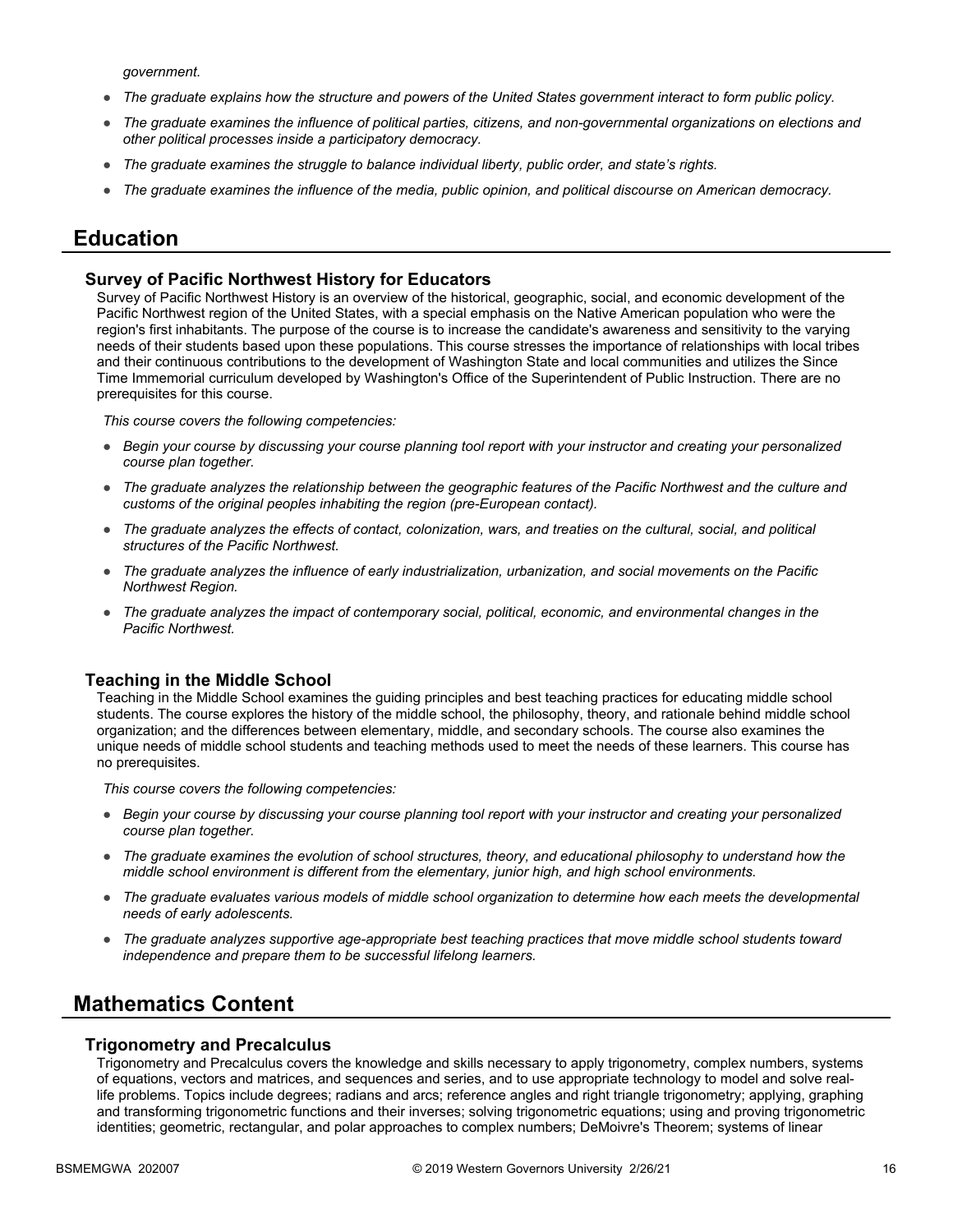equations and matrix-vector equations; systems of nonlinear equations; systems of inequalities; and arithmetic and geometric sequences and series. College Algebra is a prerequisite for this course.

*This course covers the following competencies:*

- *Begin your course by discussing your course planning tool report with your instructor and creating your personalized course plan together.*
- *The graduate applies trigonometric ratios and triangle formulas to model and solve real-life problems.*
- *The graduate uses a unit circle to define trigonometric functions and applies these functions to model and solve reallife problems.*
- *The graduate proves trigonometric identities and solves trigonometric equations.*
- *The graduate applies various representations of complex numbers to solve problems.*
- *The graduate uses systems of equations, systems of inequalities, and matrices to model and solve real-life problems.*
- *The graduate explores arithmetic and geometric sequences and uses them to model and solve real-life problems.*

#### **Probability and Statistics I**

Probability and Statistics I covers the knowledge and skills necessary to apply basic probability, descriptive statistics, and statistical reasoning, and to use appropriate technology to model and solve real-life problems. It provides an introduction to the science of collecting, processing, analyzing, and interpreting data, including representations, constructions and interpretation of graphical displays (e.g., box plots, histograms, cumulative frequency plots, scatter plots). Topics include creating and interpreting numerical summaries and visual displays of data; regression lines and correlation; evaluating sampling methods and their effect on possible conclusions; designing observational studies, controlled experiments, and surveys; and determining probabilities using simulations, diagrams, and probability rules. Candidates should have completed a course in College Algebra before engaging in this course.

*This course covers the following competencies:*

- *Begin your course by discussing your course planning tool report with your instructor and creating your personalized course plan together.*
- *The graduate evaluates the relationship between two variables through the creation and interpretation of numerical summaries and visual displays.*
- *The graduate evaluates the sampling methods used in studies including the effect they have on conclusions that can be made.*
- *The graduate designs and conducts observational studies, controlled experiments, and surveys to explore population characteristics.*
- *The graduate determines the probability of events using simulations, diagrams, and probability rules.*

#### **College Geometry**

College Geometry covers the knowledge and skills necessary to use dynamic technology to explore geometry, to use axiomatic reasoning to prove statements about geometry, and to apply geometric models to solve real-life problems. Topics include axiomatic systems, analytic proofs, coordinate geometry, plane and solid Euclidean geometry, non-Euclidean geometries, constructions, transformations, deductive reasoning, and dynamic technology. College Algebra as well as Trigonometry and Precalculus are prerequisites.

- *Begin your course by discussing your course planning tool report with your instructor and creating your personalized course plan together.*
- *The graduate applies algebraic language in representing geometric concepts to solve two-dimensional problems.*
- *The graduate implements geometric construction methods to create objects.*
- *The graduate applies properties and theorems about circles and circle sectors to solve problems.*
- *The graduate applies geometric properties to solve problems.*
- *The graduate examines geometric relationships to analyze congruence, similarity, transformations, and symmetry.*
- *The graduate analyzes the axiomatic nature of Euclidean and non-Euclidean geometries to reflect on geometric reasoning and formal proof.*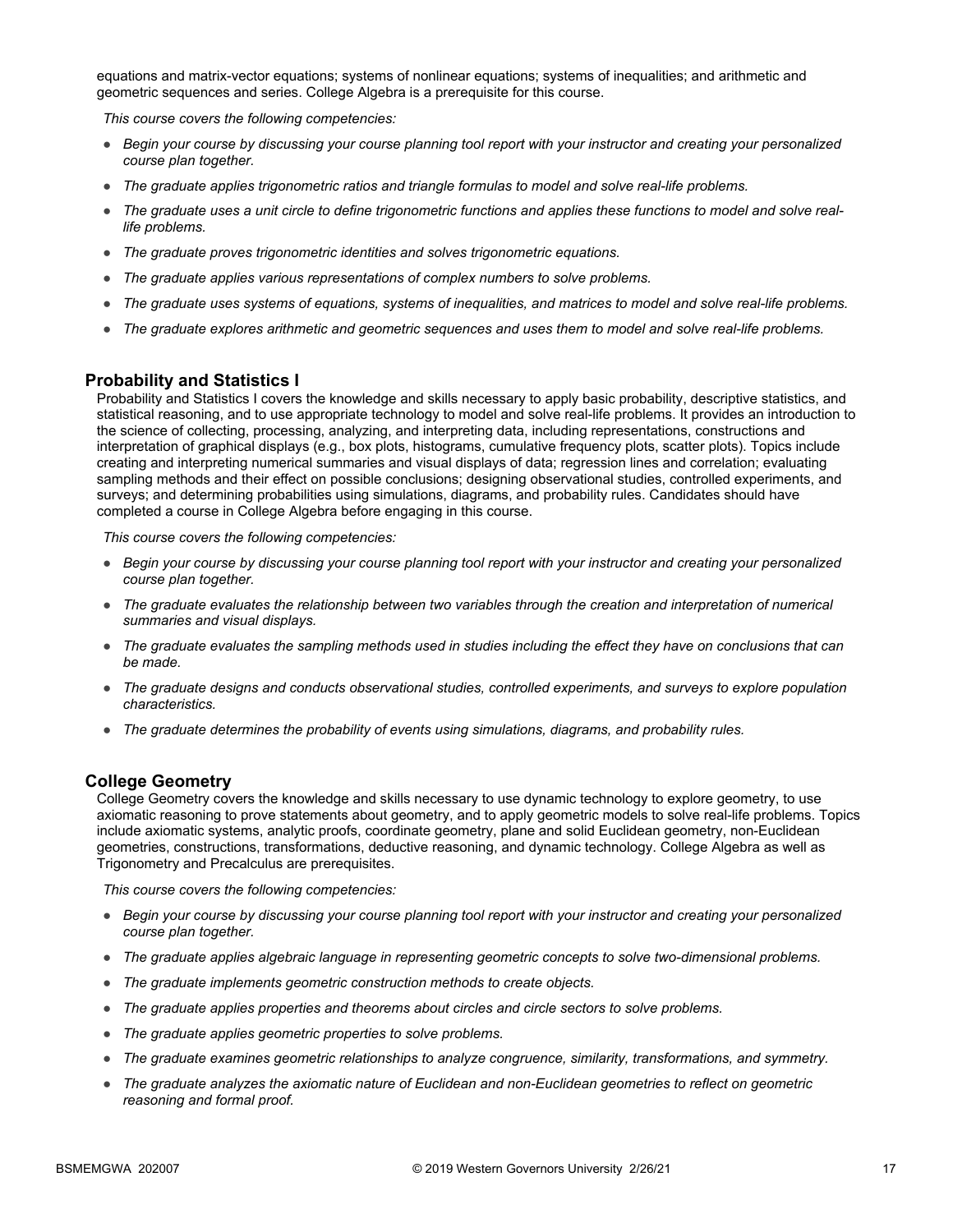#### **Calculus I**

Calculus I is the study of rates of change in the slope of a curve and covers the knowledge and skills necessary to use differential calculus of one variable and technology to solve basic problems. Topics include graphing functions and finding their domains and ranges; limits, continuity, differentiability, visual, analytical, and conceptual approaches to the definition of the derivative; the power, chain, and sum rules applied to polynomial and exponential functions, position and velocity; and L'Hopital's Rule. Precalculus is a prerequisite for this course.

*This course covers the following competencies:*

- *Begin your course by discussing your course planning tool report with your instructor and creating your personalized course plan together.*
- *The graduate demonstrates a conceptual understanding of limits and finds limits of functions.*
- *The graduate demonstrates a conceptual understanding of and solves problems involving continuity, and defines the relationship of continuity to differentiability and integrability.*
- *The graduate demonstrates a conceptual understanding of differentiation and applies differentiation techniques to solve problems and aid in function graphing.*
- *The graduate applies differentiation in various ways to solve problems.*
- *The graduate applies integration techniques to solve problems.*

### **General Science Content**

#### **Introduction to Biology**

This course is a foundational introduction to the biological sciences. The overarching theories of life from biological research are explored as well as the fundamental concepts and principles of the study of living organisms and their interaction with the environment. Key concepts include how living organisms use and produce energy; how life grows, develops, and reproduces; how life responds to the environment to maintain internal stability; and how life evolves and adapts to the environment.

*This course covers the following competencies:*

- *Begin your course by discussing your course planning tool report with your instructor and creating your personalized course plan together.*
- *The graduate analyzes the characteristics and classifications of living organisms.*
- *The graduate analyzes the basic chemical composition of cells and the basic processes that happen at the cellular level.*
- *The graduate analyzes different types of cells based on their structures and biological functions.*
- *The graduate analyzes the biological basis for and patterns of heredity and gene expression.*
- *The graduate analyzes inter-dependencies of organisms and their environments.*

#### **Natural Science Lab**

This course gives you an introduction to using the scientific method and engaging in scientific research to reach conclusions about the natural world. You will design and carry out an experiment to investigate a hypothesis by gathering quantitative data.

*This course covers the following competencies:*

- *Begin your course by discussing your course planning tool report with your instructor and creating your personalized course plan together.*
- *The graduate evaluates academic sources for their credibility and relevance to a chosen research topic on a natural world phenomenon.*
- *The graduate accurately executes the process of scientific inquiry through experimentation in the natural world.*
- *The graduate draws conclusions based on academic research and scientific inquiry.*

### **Middle School Mathematics Content**

#### **Middle School Mathematics: Content Knowledge**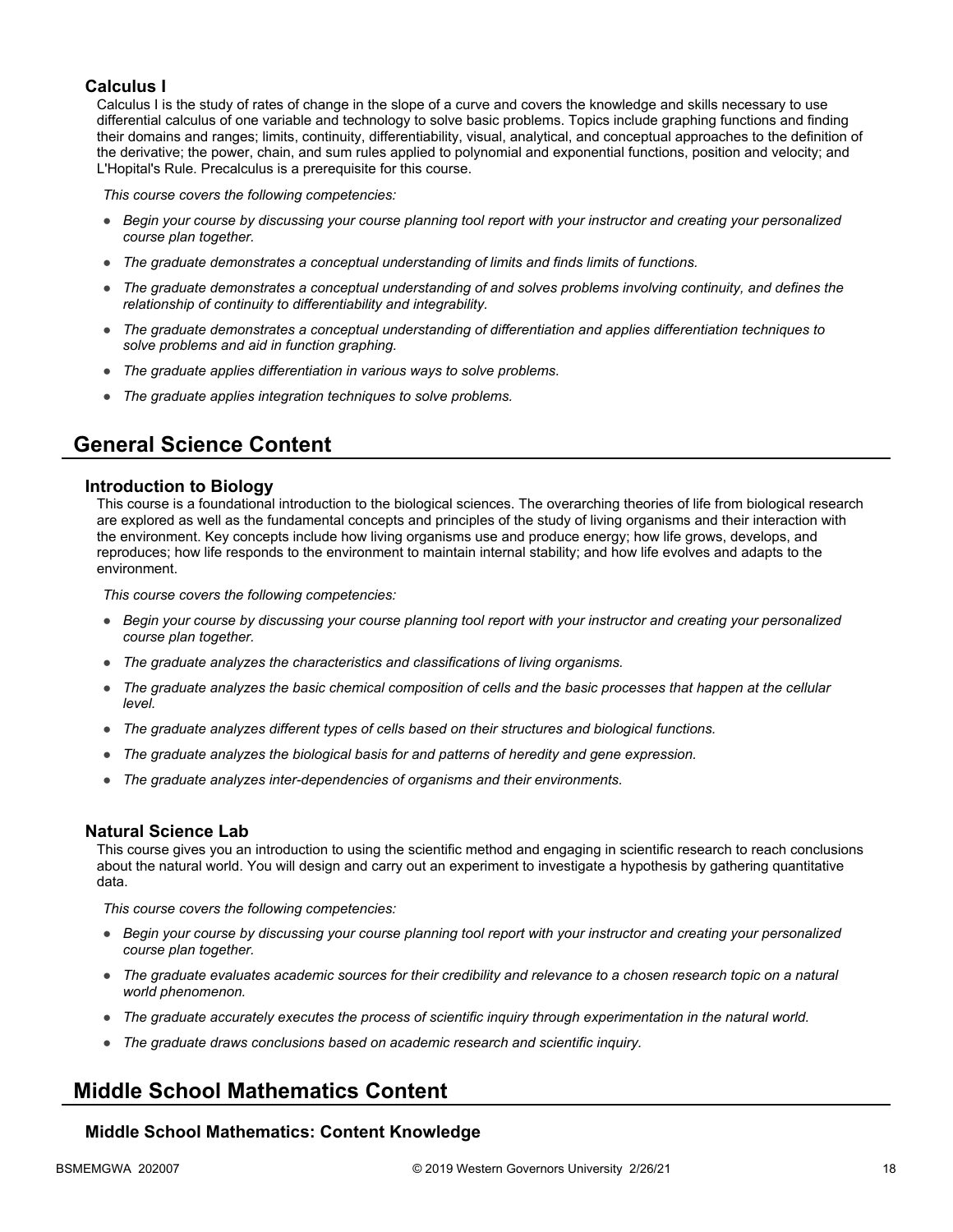Mathematics: Middle School Content Knowledge is designed to help candidates refine and integrate the mathematics content knowledge and skills necessary to become successful middle school mathematics teachers. A high level of mathematical reasoning skills and the ability to solve problems are necessary to complete this course. Prerequisites for this course are College Geometry, Probability and Statistics I, and Pre-Calculus.

*This course covers the following competencies:*

- *The graduate synthesizes mathematical concepts and practices essential in middle school mathematics to generate a comprehensive understanding of the discipline.*
- *The graduate verifies that they possess the requisite middle school mathematics knowledge and skills by passing the middle school mathematics content knowledge test required to become a beginning teacher of middle school mathematics.*

### **Mathematics Education**

#### **Mathematics History and Technology**

In this course, you will learn about a variety of technological tools for doing mathematics, and develop a broad understanding of the historical development of mathematics. You will come to understand that mathematics is a very human subject that comes from the macro-level sweep of cultural and societal change, as well as the micro-level actions of individuals with personal, professional, and philosophical motivations. You will focus on the historical development of mathematics including contributions of significant figures and diverse cultures. Most importantly, you will learn to evaluate and apply technological tools and historical information to create an enriching student-centered mathematical learning environment.

*This course covers the following competencies:*

- *Begin your course by discussing your course planning tool report with your instructor and creating your personalized course plan together.*
- *The graduate analyzes major historical developments and cultural contributions in number systems, algebra, geometry, calculus, discrete mathematics, statistics and probability, and measurement.*
- *The graduate analyzes the historical development of methods in mathematics.*
- *The graduate analyzes the humanistic, social, and political influences on mathematical discoveries and the applications and effect of those discoveries.*
- *The graduate evaluates technological tools for appropriate use in a variety of situations.*
- *The graduate utilizes appropriate industry-standard technological tools to solve problems.*
- *The graduate integrates student-centered technology in the planning of learning activities to build understanding of mathematical concepts and promote creativity.*
- *The graduate integrates mathematics history into the planning of learning activities to improve student learning.*

#### **Mathematics Learning and Teaching**

Mathematics Learning and Teaching will help students develop the knowledge and skills necessary to become prospective and practicing educators. Students will be able to use a variety of instructional strategies to effectively facilitate the learning of mathematics. This course focuses on selecting appropriate resources, using multiple strategies, and planning instruction, with methods based on research and problem solving. A deep understanding of the knowledge, skills, and disposition of mathematics pedagogy is necessary to become an effective secondary mathematics educator. There are no prerequisites for this course.

- *Begin your course by discussing your course planning tool report with your instructor and creating your personalized course plan together.*
- *The graduate integrates principles and models of teaching for understanding into learning activities.*
- *The graduate integrates problem solving into learning activities to build conceptual understanding.*
- *The graduate evaluates teaching tools and strategies for the purpose of planning learning activities.*
- *The graduate evaluates learning activities for alignment with the National Council of Teachers of Mathematics (NCTM) standards.*
- *The graduate incorporates standards and best practices for the teaching and learning of mathematics for all students into instructional practice.*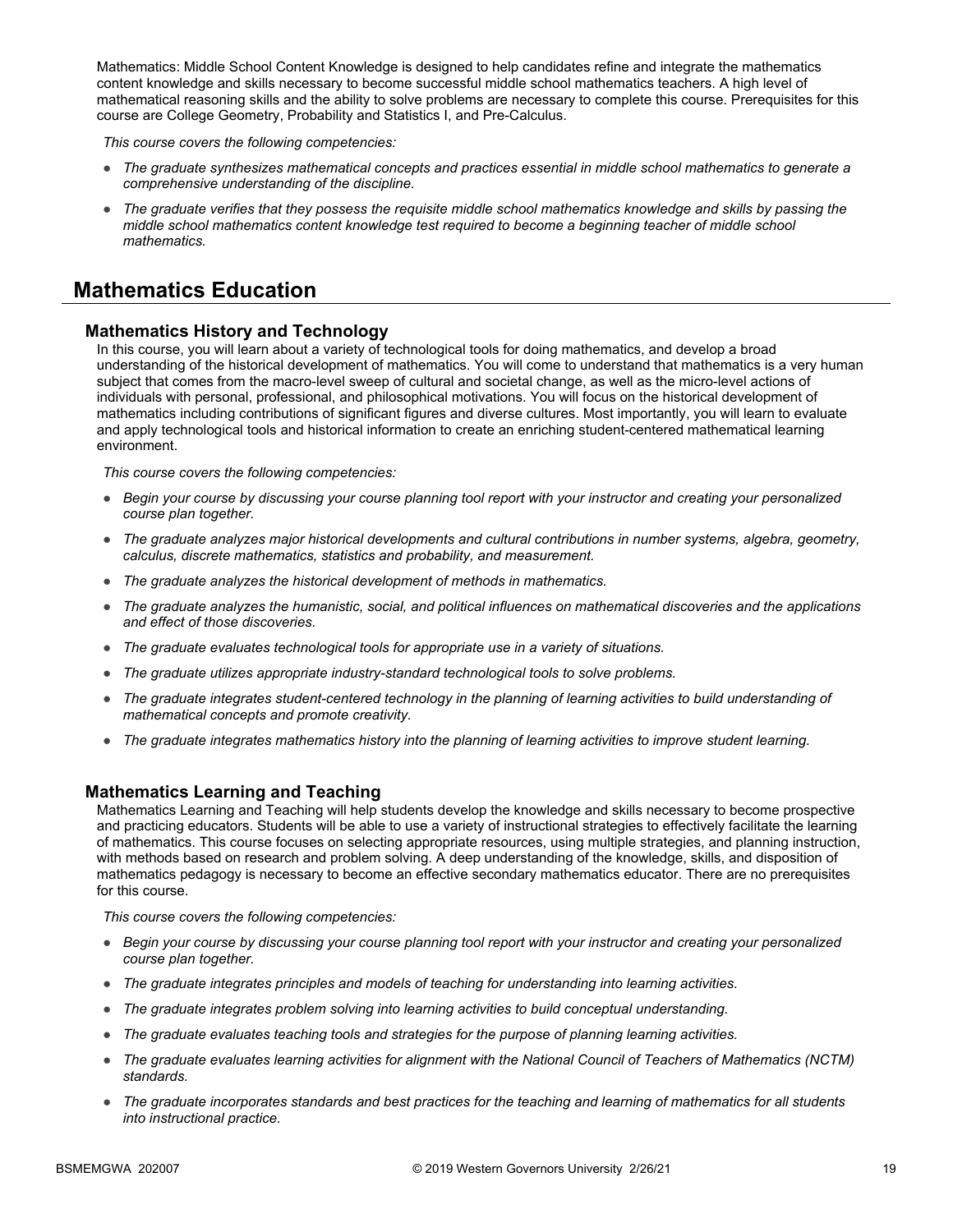- *The graduate uses multiple assessment strategies to evaluate student understanding and guide instruction.*
- *The graduate accommodates the needs and abilities of diverse students in the planning of learning activities.*

#### **Algebra for Secondary Mathematics Teaching**

Algebra for Secondary Mathematics Teaching explores important conceptual underpinnings, common student misconceptions and ways of thinking, appropriate use of technology, and instructional practices to support and assess the learning of algebra. Secondary teachers should have an understanding of the following: algebra as an extension of number, operation, and quantity; various ideas of equivalence pertaining to algebraic structures; patterns of change as covariation between quantities; connections between representations (tables, graphs, equations, geometric models, context); and the historical development of content and perspectives from diverse cultures. In particular, this course focuses on deeper understanding of rational numbers, ratios and proportions, meaning and use of variables, functions (e.g., exponential, logarithmic, polynomials, rational, quadratic), and inverses. Calculus I is a prerequisite for this course.

*This course covers the following competencies:*

- *Begin your course by discussing your course planning tool report with your instructor and creating your personalized course plan together.*
- *The graduate analyzes historical development, perspectives from diverse cultures, and content knowledge to deepen a student's algebraic understanding.*
- *The graduate integrates instructional practices to support and assess students' understanding of algebra.*
- *The graduate integrates technology to support and assess students' learning of algebra.*
- *The graduate analyzes conceptual algebra underpinnings, common misconceptions, and students' ways of thinking to create opportunities to learn.*

### **Pedagogy**

#### **Secondary Reading Instruction and Interventions**

Secondary Reading Instruction and Interventions explores the comprehensive, student-centered response to intervention (RTI) model used to identify and address the needs of learners in middle school and high school who struggle with reading comprehension and/or information retention. Course content provides educators with effective strategies designed to scaffold instruction and help learners develop increased skill in the following areas: reading, vocabulary, text structures and genres, and logical reasoning related to the academic disciplines. This course is designed to be taken after successful completion of the Introduction to Curriculum, Instruction, and Assessment course OR Introduction to Instructional Planning and Presentation AND Instructional Planning and Presentation in Special Education.

*This course covers the following competencies:*

- *Begin your course by discussing your course planning tool report with your instructor and creating your personalized course plan together.*
- *The graduate explains how the Response to Intervention (RTI) approach identifies, monitors, and differentiates instruction to ensure that struggling readers obtain the appropriate support and interventions to improve academic progress.*
- *The graduate develops effective vocabulary instruction to enhance students' reading comprehension in the content areas.*
- *The graduate integrates knowledge of effective comprehension strategies to help students monitor and improve their own comprehension when reading.*
- *The graduate integrates reading strategies that scaffold instruction for students when reading increasingly complex texts.*
- *The graduate integrates reading assessments to make informed instructional and placement decisions.*

#### **Secondary Disciplinary Literacy**

Secondary Disciplinary Literacy examines teaching strategies designed to help learners in middle and high school improve upon the literacy skills required to read, write, and think critically while engaging content in different academic disciplines. Themes include exploring how language structures, text features, vocabulary, and context influence reading comprehension across the curriculum. The course highlights strategies and tools designed to help teachers assess the reading comprehension and writing proficiency of learners and provides strategies to support students' reading and writing success in all curriculum areas. This course has no prerequisites.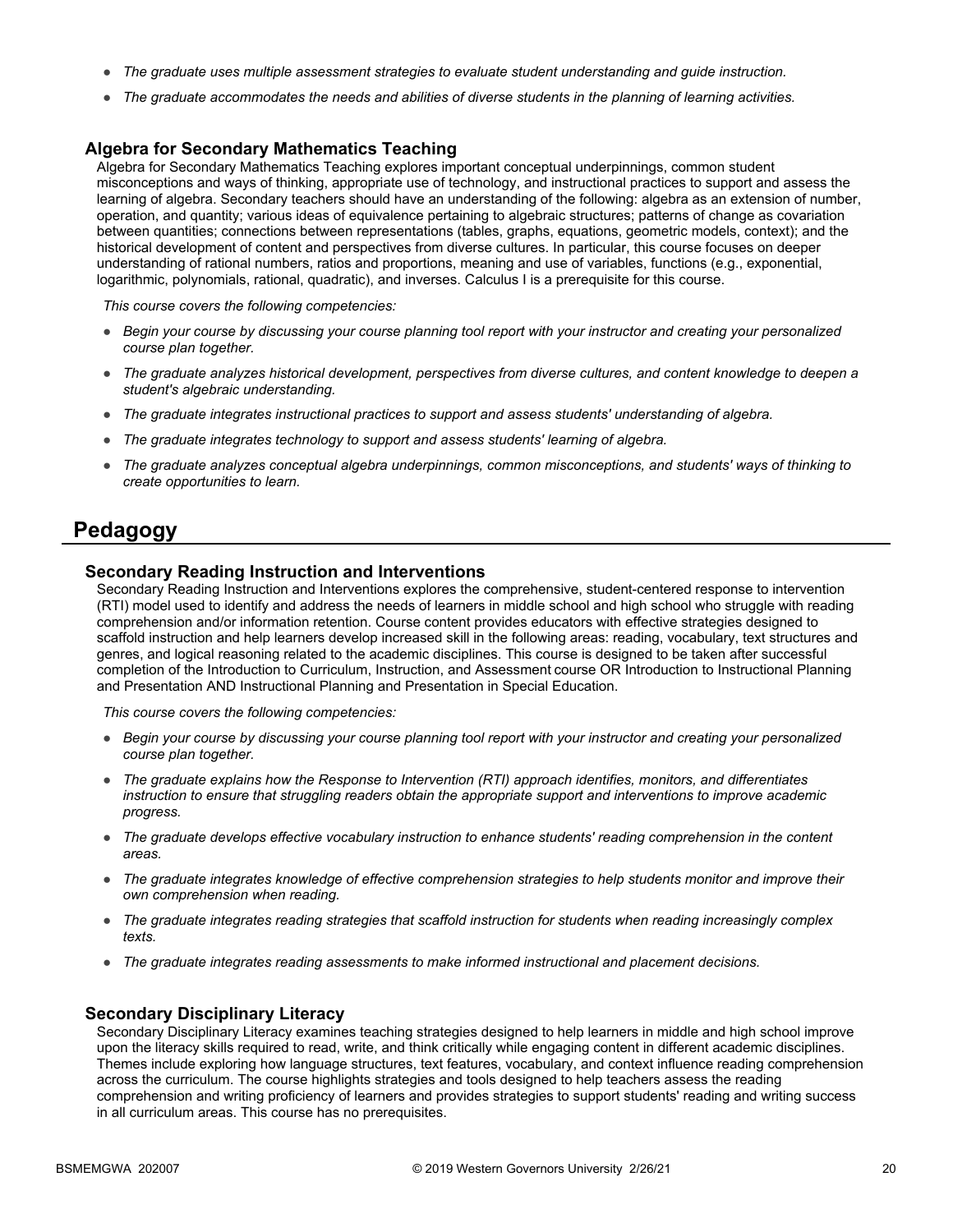*This course covers the following competencies:*

- *Begin your course by discussing your course planning tool report with your instructor and creating your personalized course plan together.*
- *The graduate distinguishes between the basic strategies used to facilitate comprehension in the content areas and the specialized reading practices needed to comprehend text in a specific discipline.*
- *The graduate integrates discipline-specific literacy instruction to help students understand the text structures, vocabulary, and language knowledge required for specific disciplines.*
- *The graduate plans writing activities that promote understanding of discipline-specific content through the organization, analysis, and synthesis of ideas.*
- *The graduate creates authentic learning tasks and activities that provide students with opportunities to demonstrate discipline specific understandings.*
- *The graduate integrates instructional strategies and materials in disciplinary literacy practices to enhance student understanding within the disciplines.*

### **Pre-Clinical Experiences**

#### **Preclinical Experiences in Mathematics**

Preclinical Experiences in Mathematics provides students the opportunity to observe and participate in a wide range of inclassroom teaching experiences in order to develop the skills and confidence necessary to be an effective teacher. Students will reflect on and document the 75 hours of in-classroom observation and experience in their performance assessments. Prior to entering the classroom for the observations, students will be required to meet several requirements including a cleared background check, passing scores on the state or WGU required basic skills exam and a completed resume.

*This course covers the following competencies:*

- *The graduate develops a classroom management plan that integrates best practices for engagement and motivation.*
- The graduate evaluates the theoretical and practical implications of various content knowledge applications, tools of *inquiry, instructional strategies, models and trends in the context of classrooms and schools.*
- *The graduate collaborates with a mentor teacher in the planning and delivery of instruction in a classroom setting.*
- *The graduate evaluates the theoretical and practical implications of various strategies that are intended to support the use of academic language, metacognition, and communication in classroom contexts.*
- *The graduate evaluates the theoretical and practical applications of various assessment practices as they relate to student learning and instructional design.*
- *The graduate evaluates various applications of technological integration in support of learning for all students.*
- *The graduate evaluates the theoretical, legal, ethical, and practical applications of teaching students with exceptional learning needs.*
- *The graduate evaluates educational observations and experiences connected to professional practices to support the development of appropriate teaching dispositions and a personal teaching philosophy.*

### **Demonstration Teaching**

#### **Supervised Demonstration Teaching in Mathematics, Observations 1 and 2**

Supervised Demonstration Teaching in Mathematics involves a series of classroom performance observations by the host teacher and clinical supervisor that develop comprehensive performance data about the teacher candidate's skills.

- *The graduate provides developmentally appropriate instruction that supports the cognitive, linguistic, social, emotional, and physical needs of all students.*
- *The graduate establishes a safe and productive learning environment that supports individual learning, collaborations, and positive social interaction.*
- *The graduate integrates effective strategies to manage the resources, students, procedures, and routines of the classroom.*
- The graduate designs instruction that effectively integrates understanding of subject matter, curriculum goals, cross*disciplinary skills, pedagogy, and students.*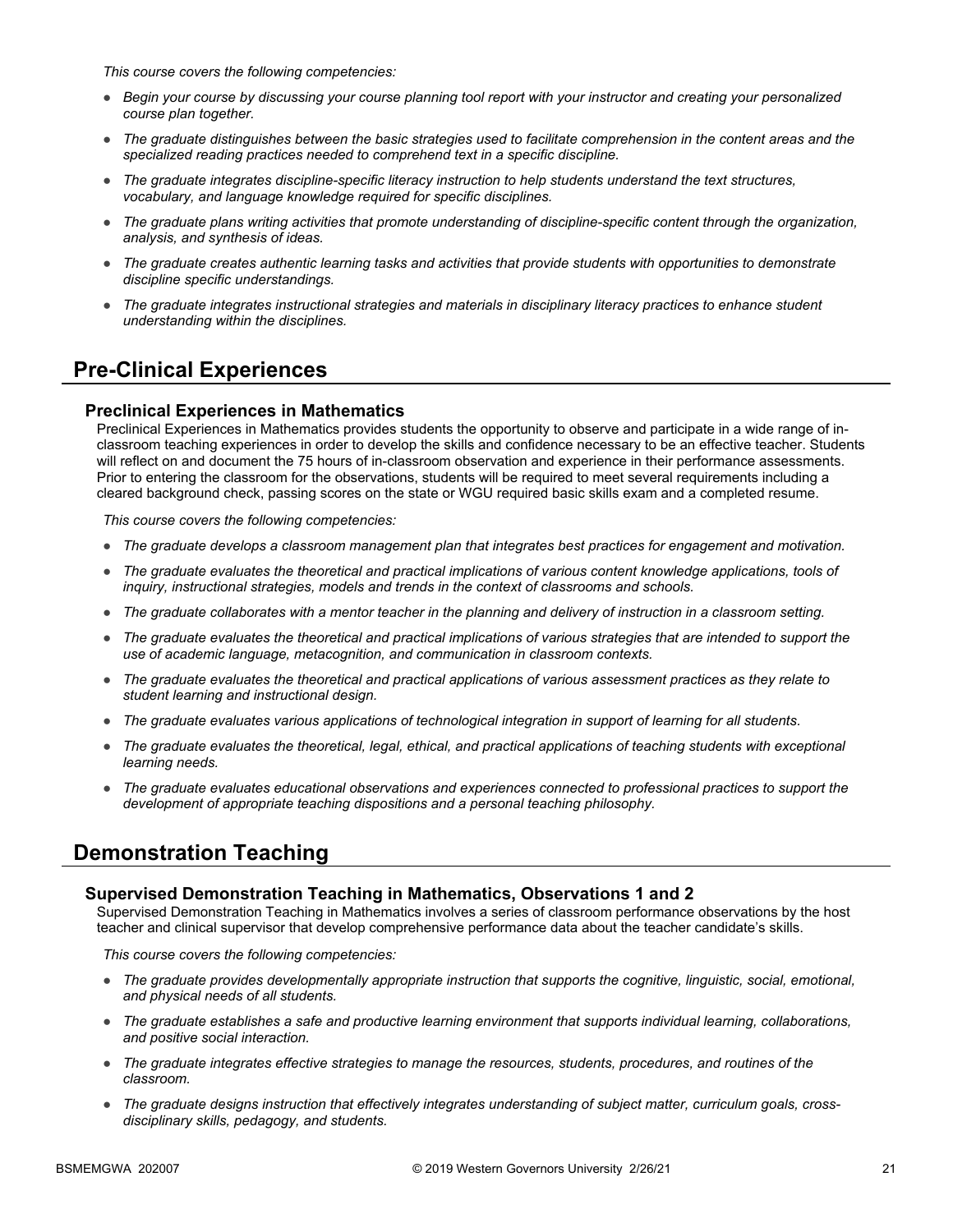- *The graduate integrates multiple methods of assessment that engage students in their own growth, document student progress, and inform ongoing planning and instruction.*
- *The graduate integrates a variety of instructional strategies that engage students in the learning process and*  encourage deep understanding of content and development of the skills needed to apply knowledge in meaningful *ways.*
- *The graduate integrates effective strategies to manage the delivery of lesson content.*
- *The graduate integrates appropriate central concepts, tools of inquiry, and structures of the discipline to make content accessible and meaningful for all students and to assure mastery.*

#### **Supervised Demonstration Teaching in Mathematics, Observation 3 and Midterm**

Supervised Demonstration Teaching in Mathematics involves a series of classroom performance observations by the host teacher and clinical supervisor that develop comprehensive performance data about the teacher candidate's skills.

*This course covers the following competencies:*

- *The graduate provides developmentally appropriate instruction that supports the cognitive, linguistic, social, emotional, and physical needs of all students.*
- *The graduate establishes a safe and productive learning environment that supports individual learning, collaborations, and positive social interaction.*
- *The graduate integrates effective strategies to manage the resources, students, procedures, and routines of the classroom.*
- The graduate designs instruction that effectively integrates understanding of subject matter, curriculum goals, cross*disciplinary skills, pedagogy, and students.*
- *The graduate integrates multiple methods of assessment that engage students in their own growth, document student progress, and inform ongoing planning and instruction.*
- *The graduate integrates a variety of instructional strategies that engage students in the learning process and*  encourage deep understanding of content and development of the skills needed to apply knowledge in meaningful *ways.*
- *The graduate integrates effective strategies to manage the delivery of lesson content.*
- *The graduate integrates appropriate central concepts, tools of inquiry, and structures of the discipline to make content accessible and meaningful for all students and to assure mastery.*

#### **Supervised Demonstration Teaching in Mathematics, Observations 4 and 5**

Supervised Demonstration Teaching in Mathematics involves a series of classroom performance observations by the host teacher and clinical supervisor that develop comprehensive performance data about the teacher candidate's skills.

- *The graduate provides developmentally appropriate instruction that supports the cognitive, linguistic, social, emotional, and physical needs of all students.*
- *The graduate establishes a safe and productive learning environment that supports individual learning, collaborations, and positive social interaction.*
- *The graduate integrates effective strategies to manage the resources, students, procedures, and routines of the classroom.*
- The graduate designs instruction that effectively integrates understanding of subject matter, curriculum goals, cross*disciplinary skills, pedagogy, and students.*
- *The graduate integrates multiple methods of assessment that engage students in their own growth, document student progress, and inform ongoing planning and instruction.*
- *The graduate integrates a variety of instructional strategies that engage students in the learning process and*  encourage deep understanding of content and development of the skills needed to apply knowledge in meaningful *ways.*
- *The graduate integrates effective strategies to manage the delivery of lesson content.*
- *The graduate integrates appropriate central concepts, tools of inquiry, and structures of the discipline to make content accessible and meaningful for all students and to assure mastery.*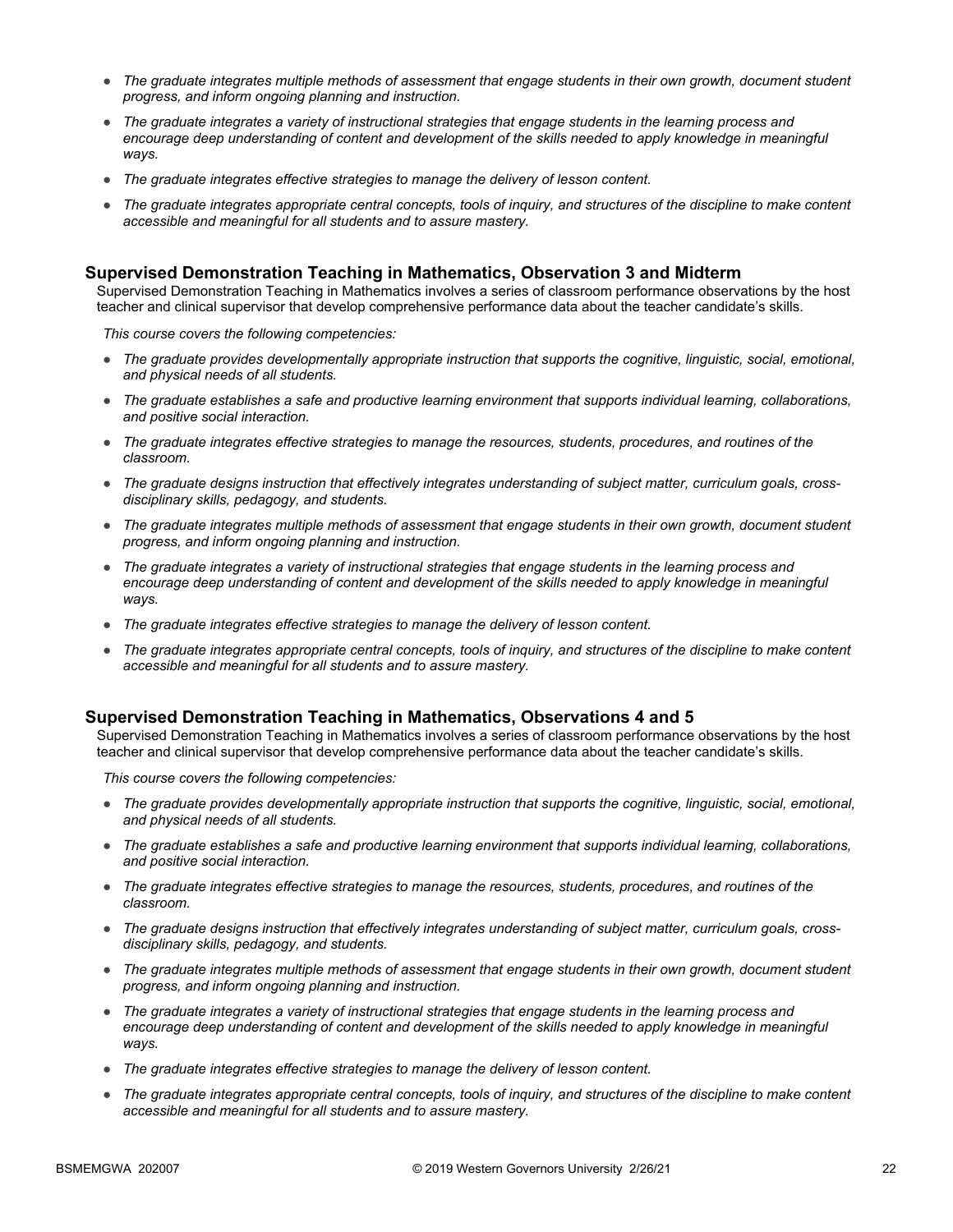#### **Supervised Demonstration Teaching in Mathematics, Observation 6 and Final**

Supervised Demonstration Teaching in Mathematics involves a series of classroom performance observations by the host teacher and clinical supervisor that develop comprehensive performance data about the teacher candidate's skills.

*This course covers the following competencies:*

- *The graduate provides developmentally appropriate instruction that supports the cognitive, linguistic, social, emotional, and physical needs of all students.*
- *The graduate establishes a safe and productive learning environment that supports individual learning, collaborations, and positive social interaction.*
- *The graduate integrates effective strategies to manage the resources, students, procedures, and routines of the classroom.*
- The graduate designs instruction that effectively integrates understanding of subject matter, curriculum goals, cross*disciplinary skills, pedagogy, and students.*
- *The graduate integrates multiple methods of assessment that engage students in their own growth, document student progress, and inform ongoing planning and instruction.*
- *The graduate integrates a variety of instructional strategies that engage students in the learning process and*  encourage deep understanding of content and development of the skills needed to apply knowledge in meaningful *ways.*
- *The graduate integrates effective strategies to manage the delivery of lesson content.*
- The graduate integrates appropriate central concepts, tools of inquiry, and structures of the discipline to make content *accessible and meaningful for all students and to assure mastery.*

#### **Teacher Performance Assessment in Mathematics Education**

The Teacher Performance Assessment is a culmination of the wide variety of skills learned during your time in the Teachers College at WGU. In order to be a competent and independent classroom teacher, you will showcase a collection of your content, planning, instructional, and reflective skills in this professional assessment.

*This course covers the following competencies:*

- *The graduate evaluates the teaching context to accommodate student differences to plan for instruction and assessment.*
- *The graduate plans learning environments that support individual learning, collaboration, and positive social interaction.*
- *The graduate plans comprehensive learning segments of instruction and assessment that align with standards and the needs of students.*
- *The graduate applies instructional strategies that promote learning, engage students, and provide differentiated instruction.*
- *The graduate integrates strategies to develop academic language that facilitates effective student participation and engagement in learning.*
- *The graduate utilizes assessment data to profile student learning, communicate information about student progress and achievement, and guide and modify instruction.*
- *The graduate evaluates teaching experiences including the planning and implementing of curriculum and instruction through ongoing reflection.*

#### **Professional Portfolio**

Professional Portfolio requires candidates to create an online teaching portfolio that demonstrates professional beliefs, growth, and effective teaching practices from the Demonstration Teaching experience. The portfolio includes reflective essays (educational beliefs, professional growth, and collaboration with stakeholders) and professional artifacts (resume and artifacts with commentary on academic language, systems of student support, education technology, and professional communication with families) developed and acquired during Demonstration Teaching.

- *The graduate recommends improvements for instruction and professional practice through personal reflection.*
- *The graduate integrates technology into classroom learning experiences to enhance student learning and monitor academic progress.*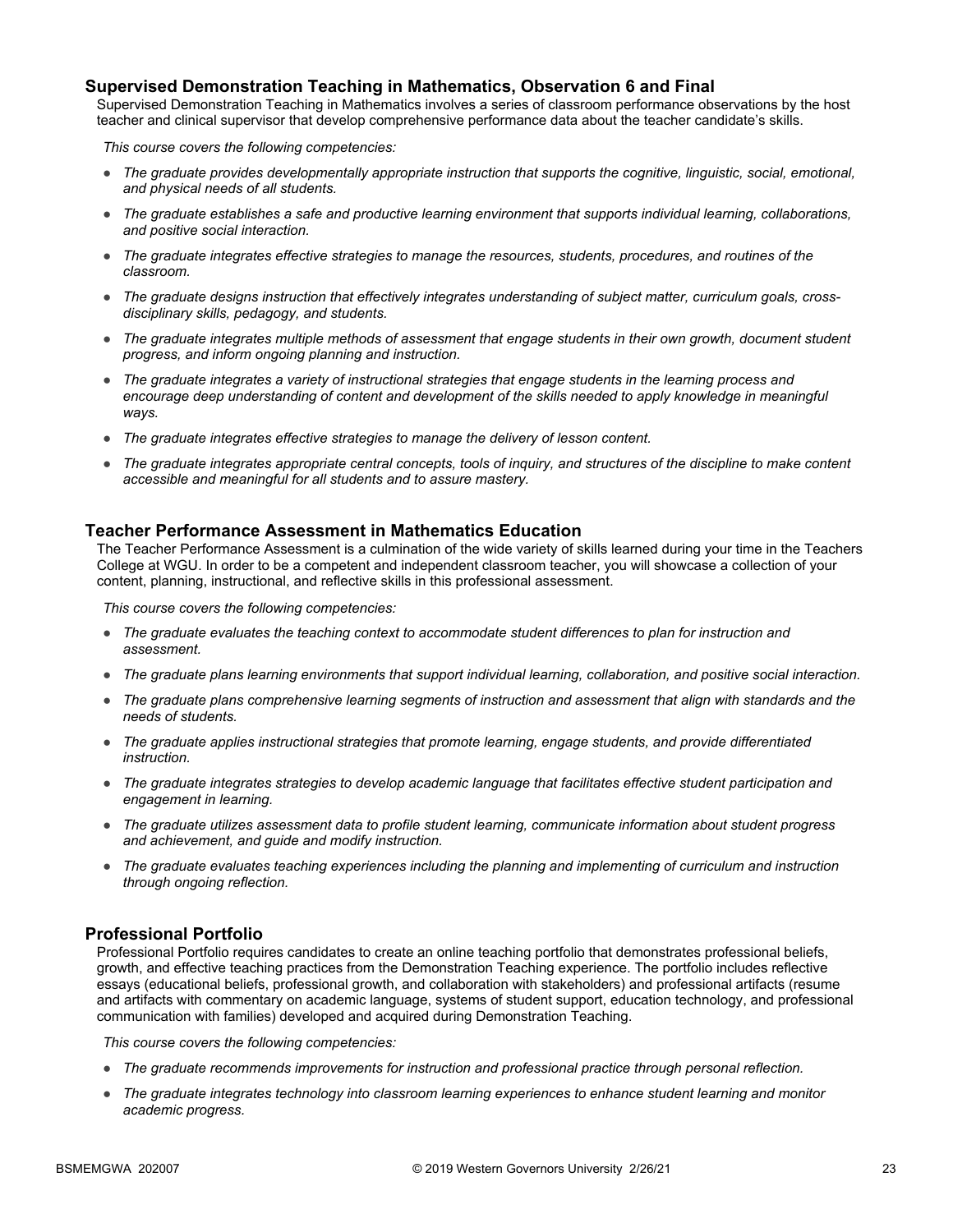- *The graduate demonstrates ethical responsibilities and appropriate teaching dispositions, including those outlined in the Western Governors University Teachers College Code of Ethics.*
- *The graduate recommends strategies that support the development of academic language for all students.*
- *The graduate integrates a variety of strategies and resources to differentiate instruction and meet the needs of diverse learners.*
- *The graduate develops appropriate plans for professional growth in subject matter knowledge and pedagogical skills, including habits and skills of continual inquiry and learning.*

#### **Cohort Seminar**

Cohort Seminar provides mentoring and supports teacher candidates during their demonstration teaching period by providing weekly collaboration and instruction related to the demonstration teaching experience. It facilitates their demonstration of competence in becoming reflective practitioners, adhering to ethical standards, practicing inclusion in a diverse classroom, exploring community resources, building collegial and collaborative relationships with teachers, and considering leadership and supervisory skills.

- *The graduate demonstrates the ability to positively impact student learning through work samples, student artifacts, assessment results, and reflection.*
- *The graduate recommends improvements for instruction and professional practice through personal reflection.*
- *The graduate demonstrates ethical responsibilities and appropriate teaching dispositions, including those outlined in the Western Governors University Teachers College Code of Ethics.*
- *The graduate recommends strategies for effectively collaborating with colleagues, parents, and community professionals to support student development, learning, and well being.*
- *The graduate selects community resources that support students' non-instructional needs in and out of the classroom.*
- *The graduate recommends strategies that support the development of academic language for all students.*
- *The graduate integrates a variety of strategies and resources to differentiate instruction and meet the needs of diverse learners.*
- *The graduate recommends effective strategies to maintain high levels of student engagement.*
- *The graduate recommends best practices for classroom management, effective transitions, and pacing to maximize instructional time.*
- *The graduate develops appropriate plans for professional growth in subject matter knowledge and pedagogical skills, including habits and skills of continual inquiry and learning.*